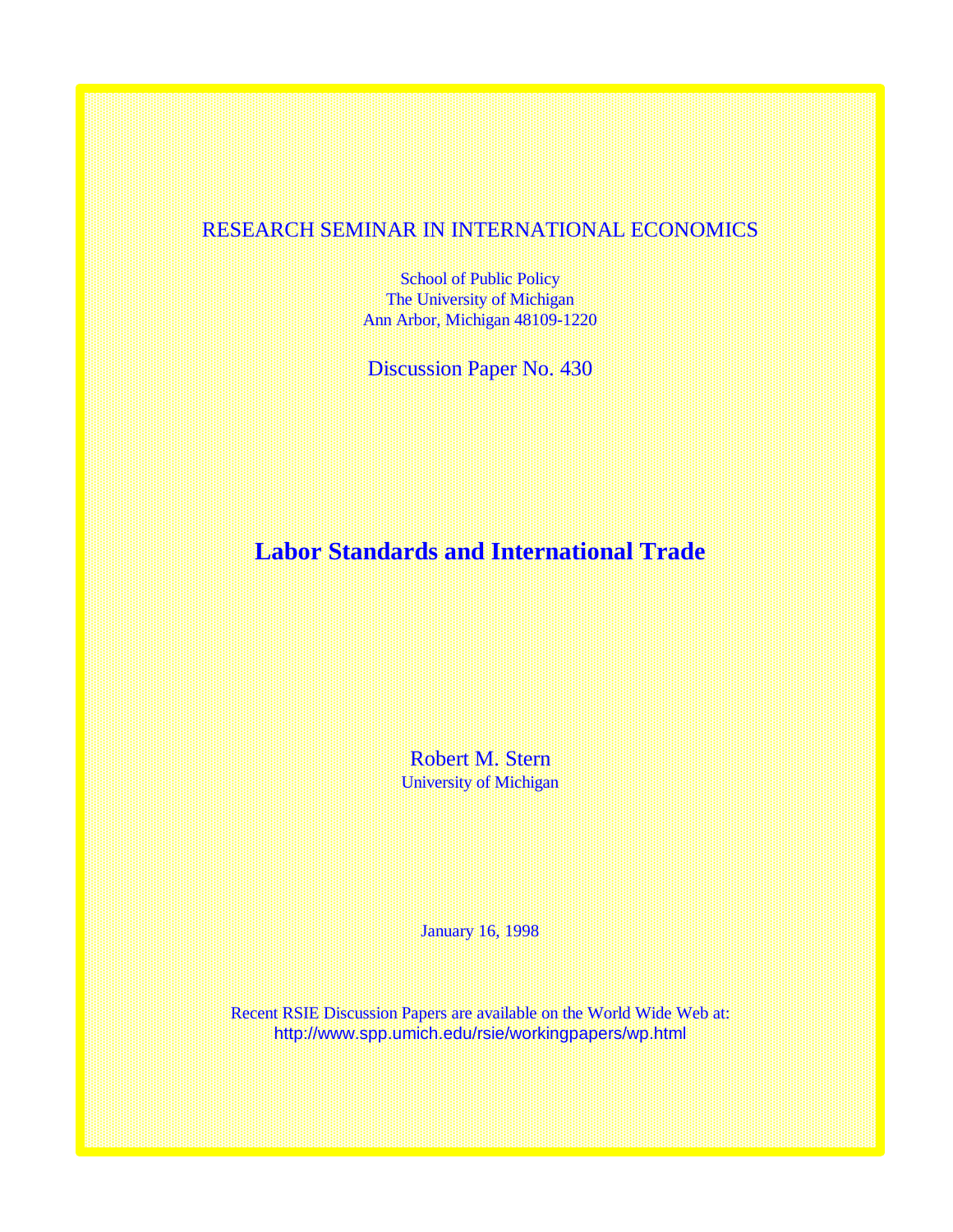## **LABOR STANDARDS AND INTERNATIONAL TRADE**

**Robert M. Stern University of Michigan**

**January 16, 1998**

**Address Correspondence To:**

**Robert M. Stern School of Public Policy University of Michigan Ann Arbor, MI 48109-1220**

**Tel. 734-764-2373 FAX 734-763-9181 E-mail rmstern@umich.edu**

**This paper was awarded the first prize of \$10,000 in October 1998 in an essay contest on the topic, "Labor Standards and Income Distribution and Their Relation to Trade." The contest was sponsored by the Institute for the Integration of Latin America and the Caribbean (INTAL), which is part of the Integration and Regional Programs Department of the Inter-American Development Bank.**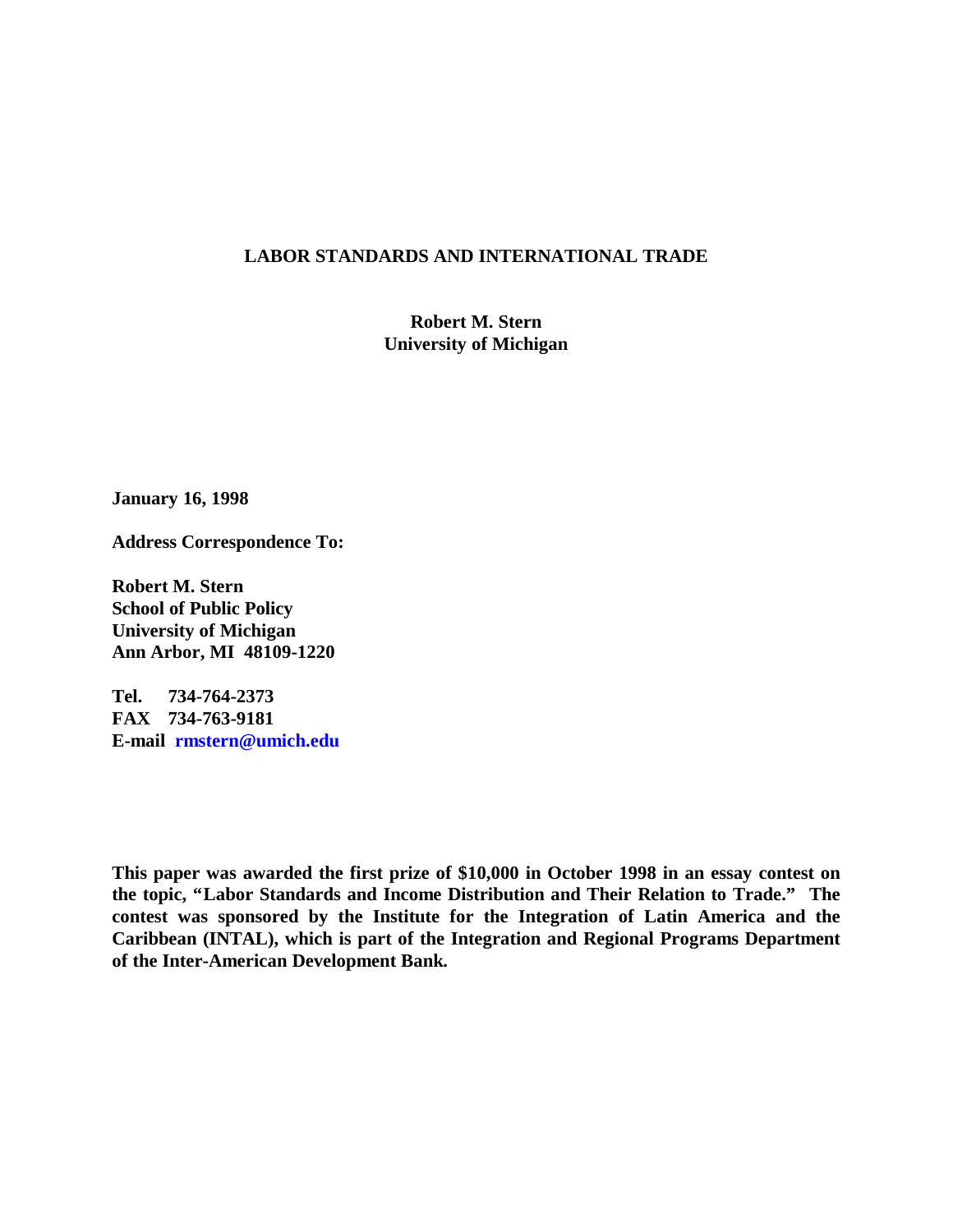#### **LABOR STANDARDS AND INTERNATIONAL TRADE**

## **Robert M. Stern University of Michigan**

## **I. Introduction**

The interaction of labor standards and international trade is by no means a new issue. Nonetheless it has assumed new importance due to the increasingly vocal arguments by labor interests and social activists in the United States and other industrialized countries that "unfair" labor practices and conditions that may exist in their developing country trading partners need to be offset by appropriate trade policy measures in order to "level the playing field." Thus, for example, issues of lax enforcement of labor standards in Mexico were at the center of the public debate in the United States especially in 1992-93 when the North American Free Trade Agreement (NAFTA) was being negotiated and later submitted for approval by the U.S. Congress. Efforts were also made (unsuccessfully) by the United States and some members of the European Union (EU) at the December 1996 World Trade Organization (WTO) Ministerial Meeting in Singapore to extend the WTO to include rules governing trade-related labor standards. Labor standards were again at issue in the fast-track authority that the Clinton Administration requested from Congress in November 1997 and then withdrew because of insufficient support from House Democrats.

The concern of labor and social activists is that the increased imports from countries in which labor standards are ostensibly not enforced at a sufficiently high level will be detrimental to wages and working conditions in the industrialized importing countries. As will be noted in our discussion that follows, there is a wide disparity of views on issues of international labor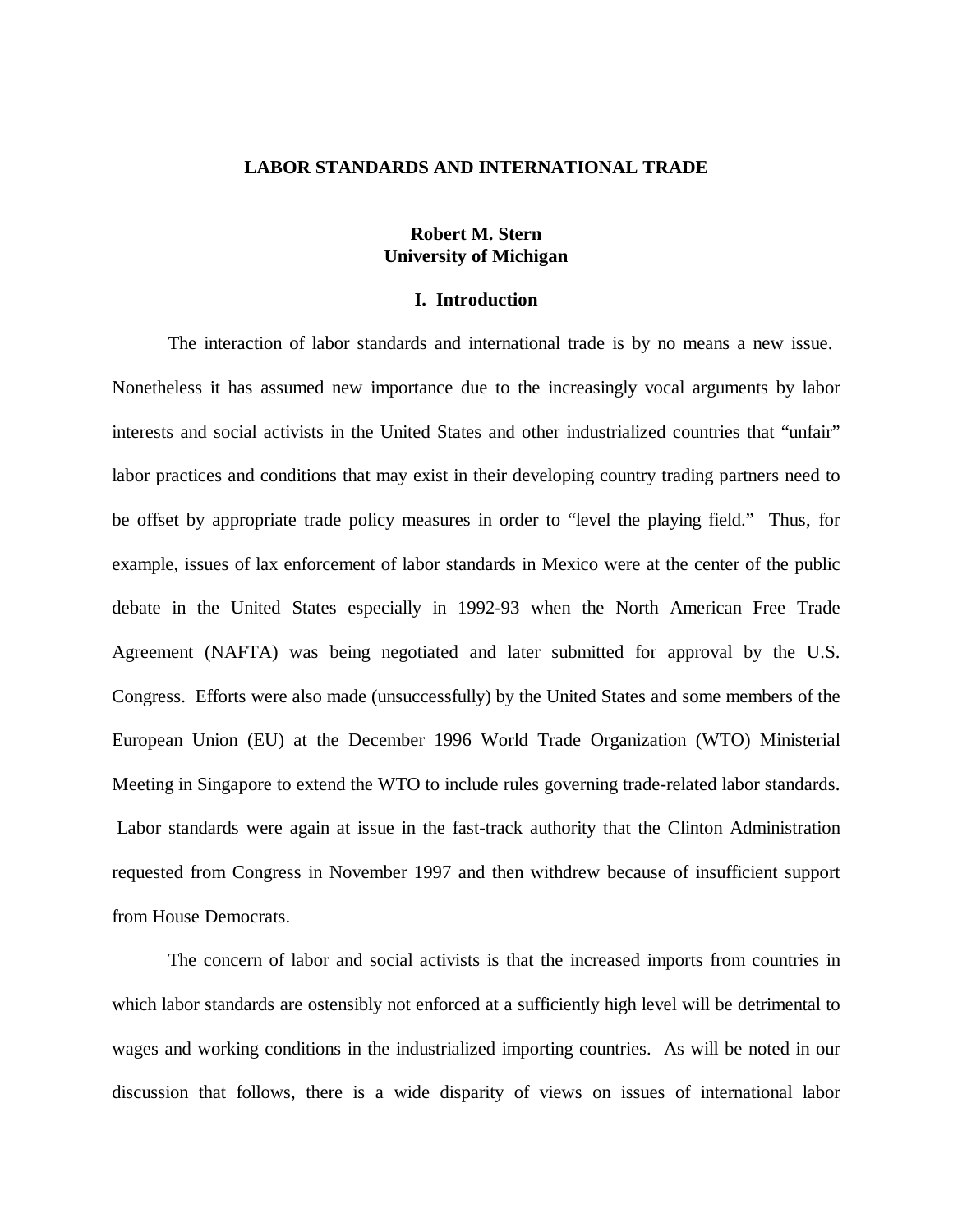standards. The purpose of this paper is to explore these different views and the available options for addressing the issues involved. The paper is structured as follows. Section II deals with the definition and scope of labor standards. Theoretical aspects of the economic effects of labor standards are considered in Section III, while Section IV summarizes the available empirical evidence. Global, regional, national/unilateral, and other arrangements for the monitoring and enforcement of labor standards are discussed in Section V. Conclusions and implications for policy are presented in Section VI.

#### **II. Definition and Scope of Labor Standards**

Labor standards are multi-faceted and may vary from country to country depending on the stage of development, per capita income, and political, social, and cultural conditions and institutions. It may be difficult therefore to distinguish unambiguously those labor standards that everyone would consider to be universal rights from other labor standards that will depend on given national circumstances. Nonetheless, efforts have been made to identify and achieve consensus on a group of so-called core labor standards that ideally should apply universally. For example, according to OECD (1996, p. 26), core labor standards include: (1) prohibition of forced labor; (2) freedom of association; (3) the right to organize and bargain collectively; (4) elimination of child labor exploitation; and (5) nondiscrimination in employment.

Agreement on the universality of these core labor standards derives ostensibly from the widespread acceptance and ratification of United Nations Covenants and Conventions as well as acceptance (though not necessarily ratification) of the pertinent Conventions of the International Labour Organization (ILO) that deal with human rights and labor standards.<sup>1</sup> Besides the

 $1$  According to OECD (1996, pp. 31-34), there are seven fundamental ILO Conventions that form the basis of consensus among the ILO's constituents. These include: prohibition of forced labour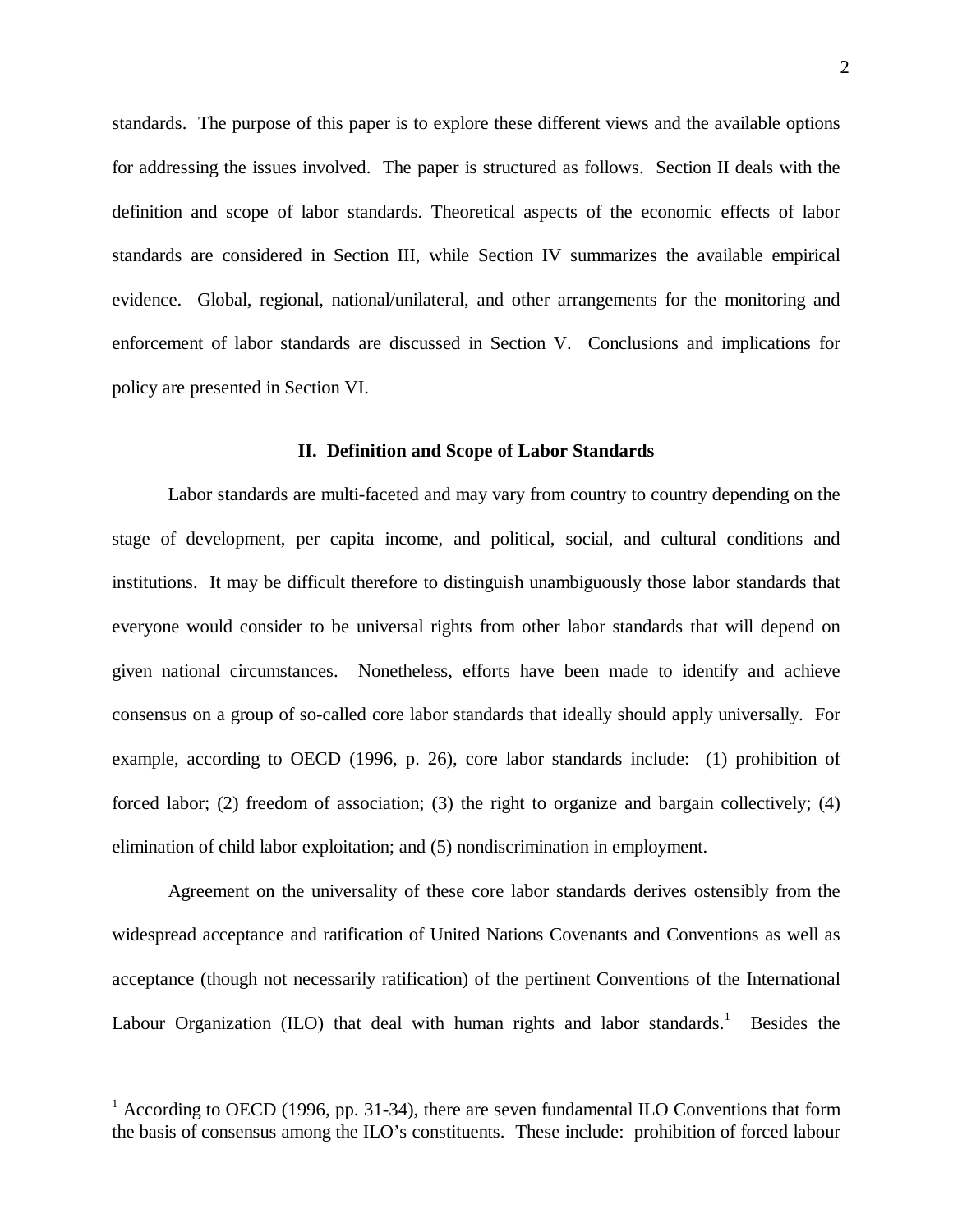aforementioned core standards, there are other labor standards that are less universally accepted, and that relate to "acceptable conditions of work," which include: a minimum wage; limitations on hours of work; and occupational safety and health in the workplace.<sup>2</sup>

Some of the difficulties that may arise in interpreting and implementing core standards and distinguishing between core and other standards can be illustrated in the attempt by Fields (1995,

p. 13) to articulate what he considers to be: "...a set of *basic labour rights for workers*

## *throughout the world:*

 $\overline{a}$ 

i) No person has the right to enslave another or to cause another to enter into indentured servitude, and every person has the right to freedom from such conditions.

ii) No person has the right to expose another to unsafe or unhealthy working conditions without the fullest possible information.

iii) Children have the right not to work long hours whenever their families' financial circumstances allow.

iv) Every person has the right to freedom of association in the workplace and the right to organise and bargain collectively with employers."

It would be no easy matter to make operational Fields's proposed basic worker rights. Thus, for example, it is unclear how to interpret what is meant by "the fullest possible information" about working conditions or "families' financial circumstances" in the case of child labor. Further, countries may differ in the extent to which labor unions and collective bargaining are guaranteed as an absolute right.

To illustrate further, Aggarwal (1995, pp. 4-5) has proposed that a distinction be drawn

between standards related to *labor processes* and standards related to *labor outcomes*. This

<sup>(</sup>No. 29); freedom of association and protection of the right to organize (No. 87); right to organize and collective bargaining (No. 98); equal remuneration for men and women for work of equal value (No. 100); abolition of forced labour (No. 105); nondiscrimination in employment and occupation (No. 111); and minimum age of employment of children (No. 138).

<sup>&</sup>lt;sup>2</sup> See Brown, Deardorff, and Stern (1996, Appendix Table 1) for the definitions and principles of the core and other labor standards that are articulated in U.S. trade law, based on Lyle (1991, pp.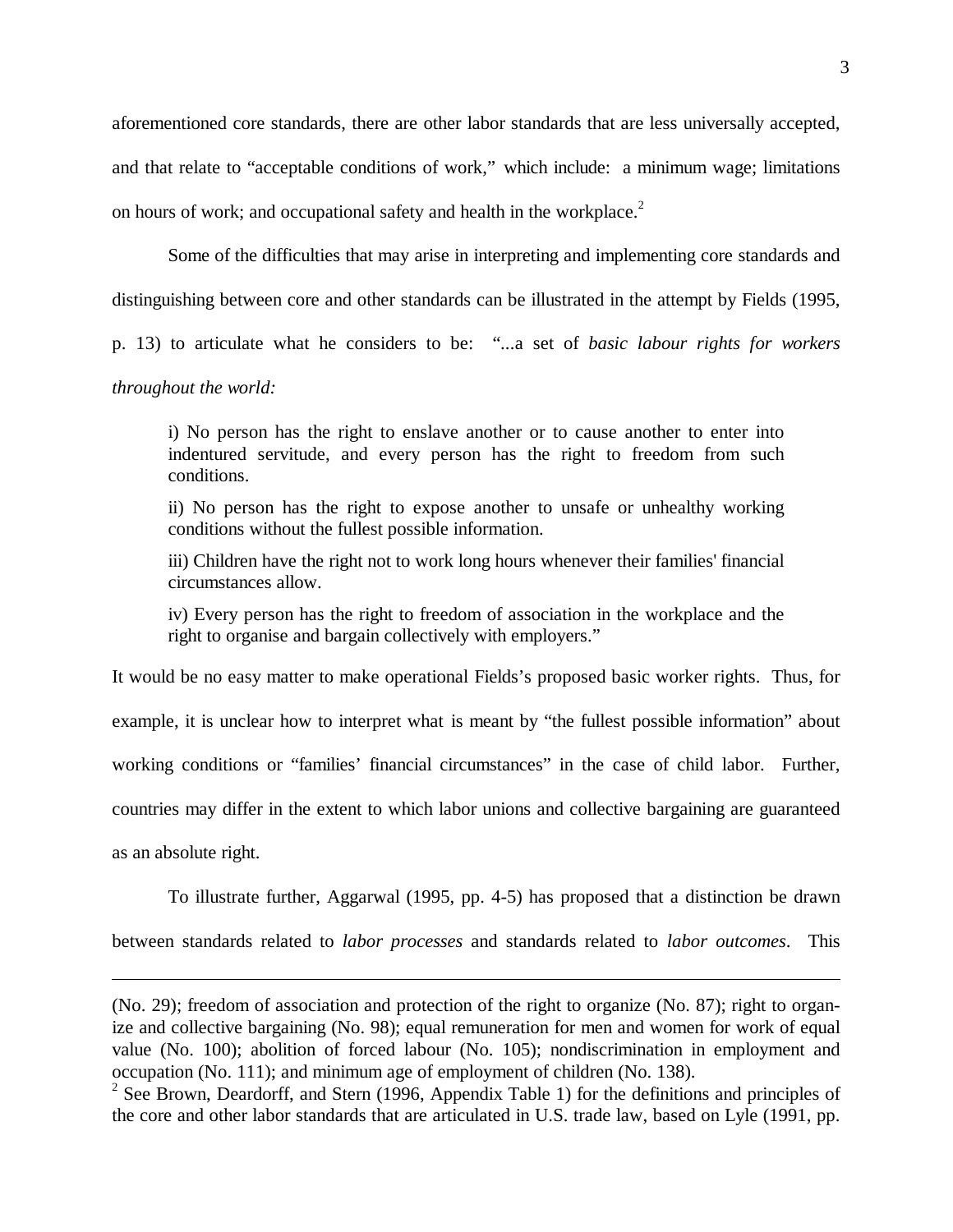distinction would apply some definition of what constitutes a "minimum" standard to the determination of basic worker rights in terms of labor processes. Presumably, the point of taking labor processes, rather than outcomes, into account is to make allowance for differences and changes over time in the level of economic development and related factors. What remains ambiguous, however, as Aggarwal acknowledges, is the difficulty of deciding whether the identification and guarantee of labor processes provide an effective pre-condition for attaining the minimum criteria associated with achieving labor outcomes.

While, as already mentioned, there is concern in the United States especially that many of its developing country trading partners appear to be violating certain basic worker rights,<sup>3</sup> it has been pointed out, for example, by Bhagwati (1995, pp. 754-55, and 1997) that the United States is itself open to criticism when it comes to the realization of several labor standards. He argues accordingly that it is "morally obtuse" for the United States to seek to impose on poor countries particular requirements relating to worker rights, while not extending these efforts to its own problems in implementing the proposed international standards.<sup>4</sup>

The foregoing discussion is by no means intended to deny the desirability of improving working conditions through higher labor standards. The issue, rather, is how this can best be accomplished. More will be said on this below in discussing existing institutions and mechanisms for the monitoring and enforcement of labor standards. It may be useful first though to discuss the central theoretical issues and the available empirical evidence involved in analyzing the economic effects of labor standards.

1

<sup>20-31).</sup>

<sup>&</sup>lt;sup>3</sup> See, for example, Reich (1994).

 $4$  A similar argument is made by Srinivasan (1994, 1995, 1996, 1997), who argues that humanitarian concerns need to be reflected in the willingness of citizens in developed countries to assume responsibility and to provide financial assistance to enhance the welfare of workers, including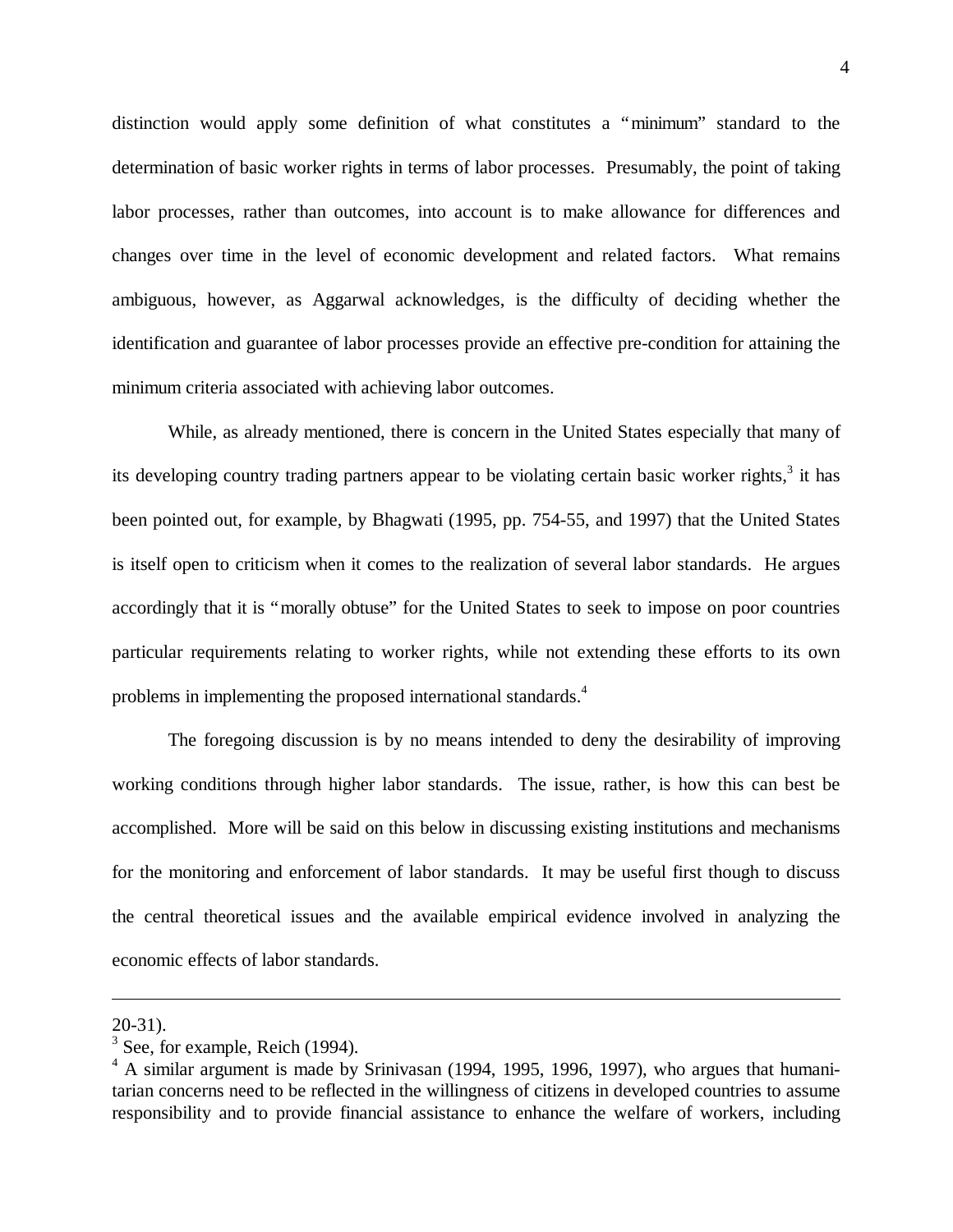#### **III. Economic Effects of Labor Standards: Theoretical Considerations**

In this section, two main issues are considered: (1) the diversity of labor standards and the case for free trade; and (2) the effects of standards and the international harmonization of standards on economic welfare and the terms of trade of individual nations.

## **Diversity of Standards and the Case for Free Trade**

As noted in the preceding discussion, labor standards may vary across nations depending on their level of development, per capita incomes, and a host of political, social, and cultural conditions and institutions. The issue is whether such diversity of standards alters the case for free trade. This has been investigated in depth by Srinivasan (1995, 1997), based on a theoretical model in which standards use productive resources and also affect consumer welfare. The upshot of Srinivasan's theoretical analysis is that the diversity of labor standards between nations will reflect differences in factor endowments and levels of income, and that such diversity is consistent with the case for free trade. If minimum international labor standards are to be attained, it will therefore be necessary to have arrangements for international income transfers and domestic tax/subsidies. This will be the case as well when consumers in countries with high standards have a moral preference to raise standards in their trading-partner countries with lower standards. Further, if there are market failures that prevent the attainment of minimum labor standards, income transfers and domestic tax/subsidies will be required to achieve optimal conditions for resource allocation and consumer welfare.<sup>5</sup> Finally, the use of trade intervention could hinder the attainment of higher labor standards, and it may accordingly be in the collective interests of

1

children, in developing countries.

<sup>&</sup>lt;sup>5</sup> Srinivasan points out that the case for promoting labor unions and collective bargaining, which is considered to be a core labor standard, is by no means obvious in many developing countries, especially where unions are concentrated in the organized manufacturing and public sectors rather than in agriculture where a relatively large proportion of the population may be employed.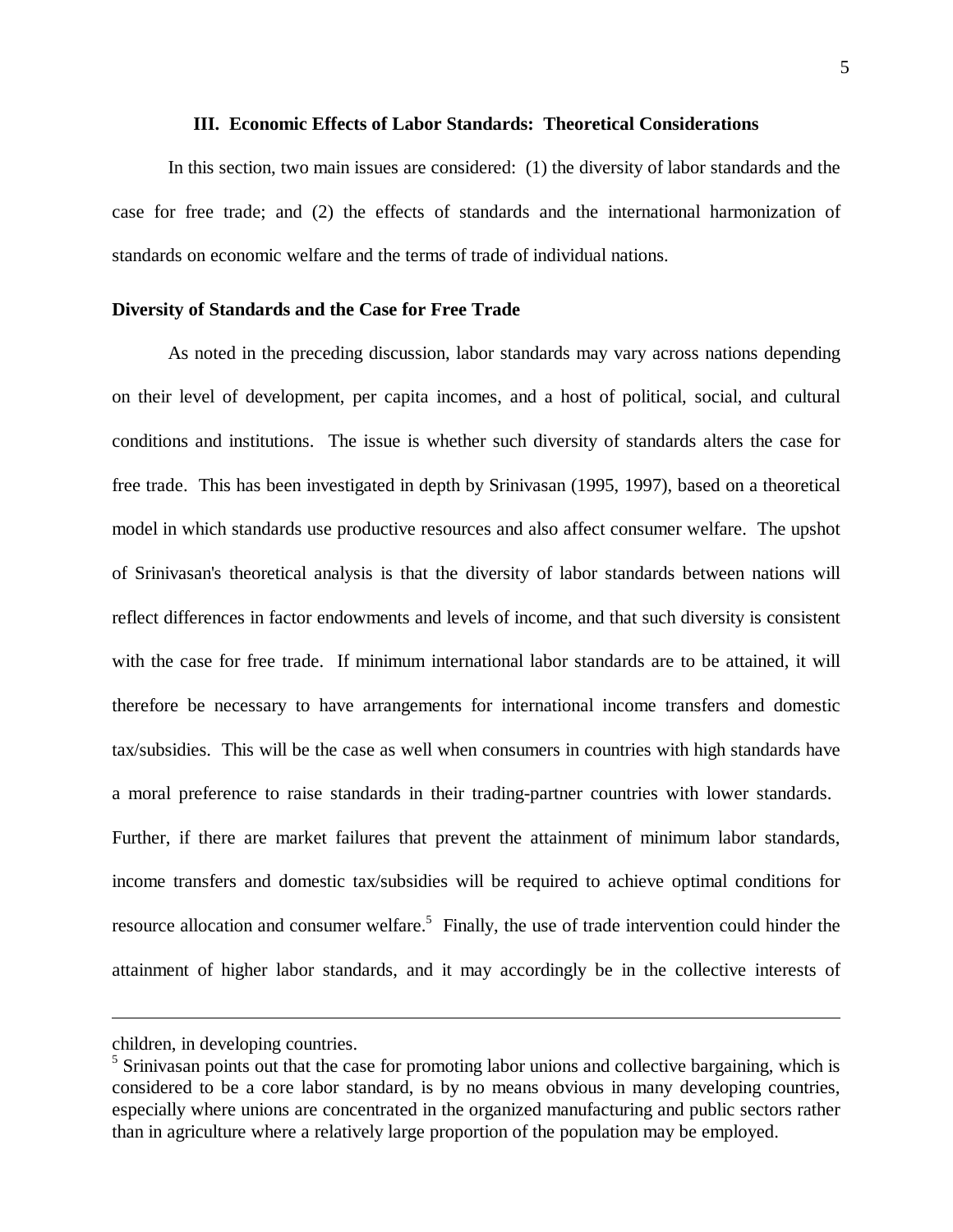countries to cooperate in setting labor standards. The implications of Srinivasan's conclusions will be examined below in considering the different options for dealing with international differences in labor standards.

## **International Harmonization of Standards**

-

Brown, Deardorff, and Stern (BDS, 1996) analyze the effects of standards on economic welfare and the terms of trade and do not concern themselves directly with issues of the diversity of standards and the case for free trade. They employ a variety of theoretical models in which different national characteristics may determine the outcome of the introduction of labor standards.<sup>6</sup>

A general conclusion emerging from the BDS analysis is that economic welfare is best served when countries act to correct their domestic (labor) market failures. But, since these market failures will likely differ between countries, there is no obvious case on welfare grounds for pursuing universal standards and the international harmonization of standards that this may imply. This conclusion is consistent with that of Srinivasan, namely that diversity of working conditions between nations is the norm and is by no means in itself "unfair" so long as the extant labor standards are consistent with efficient resource use.<sup>7</sup> Further, despite the good intentions of government, it may turn out that the imposition of labor standards will fail to correct a market failure if the preferences of workers are heterogeneous with respect to what they consider to be acceptable levels of, say, health and safety conditions in the workplace.<sup>8</sup>

<sup>&</sup>lt;sup>6</sup> See Bloom and Noor (1994) for research along related lines. Casella (1996) develops a model in which labor standards respond endogenously to changing levels of income. Further theoretical analysis of labor standards is to be found in Golub (1997), Maskus (1997), and OECD (1996, esp. pp. 215-32).

<sup>7</sup> An exception arises here in cases of slave labor and what may be considered to be egregious treatment of child labor.

<sup>&</sup>lt;sup>8</sup> See Maskus, Rutherford, and Selby (1996) for a computable general equilibrium (CGE) model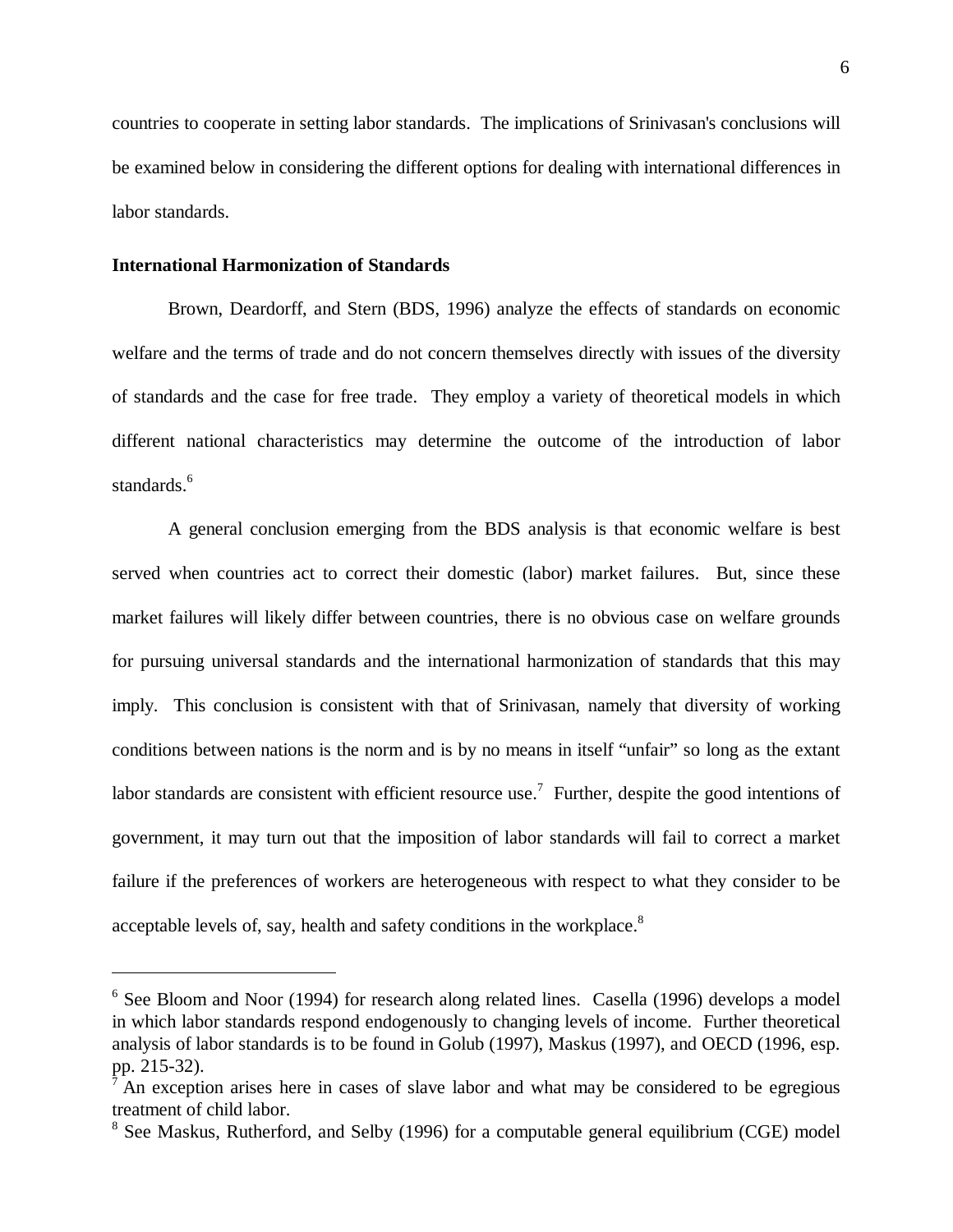In considering the economic consequences that may result from pursuing the international harmonization of labor standards, BDS conclude that in cases in which low-income countries are relatively labor abundant, harmonization of child labor and certain other standards will reduce the effective labor endowment of these countries and thereby the supply of labor-intensive production on the world market. This could improve (worsen) the terms of trade of the low (high) income countries, although this is not what the high-income countries may intend.

BDS further assess arguments for having standards imposed on low-income countries. They note that low-income countries might conceivably benefit in case a government is unable for domestic political reasons to enact legislation on its own, although this presumes that the policy in question will indeed correct a market failure. It is also possible that requiring the guarantee of such standards as the right of workers to organize may serve to reinforce development of democratic institutions. Finally, they ask if there is any justification for high-income countries to take countervailing actions against the ostensibly unfair labor standards of their trading partners. They answer in the negative so long as resources are being employed efficiently. If, nonetheless, a high-income country imposes a tariff or quota on labor-intensive imports from a low-income country, this will obviously be harmful to the economic interests of workers in the low-income country. In general then, BDS conclude that the case for international harmonization of labor standards appears rather weak, and it is quite possible that harmonization could have unintended adverse consequences for the very people who are in the greatest need for assistance. It is difficult therefore to generate much theoretical support for pursuit of core labor standards that would have universal application.

analyzing the effects of changes in Mexico's labor standards. They demonstrate conditions in which improved labor standards may enhance the welfare of Mexican workers. See also Maskus (1997).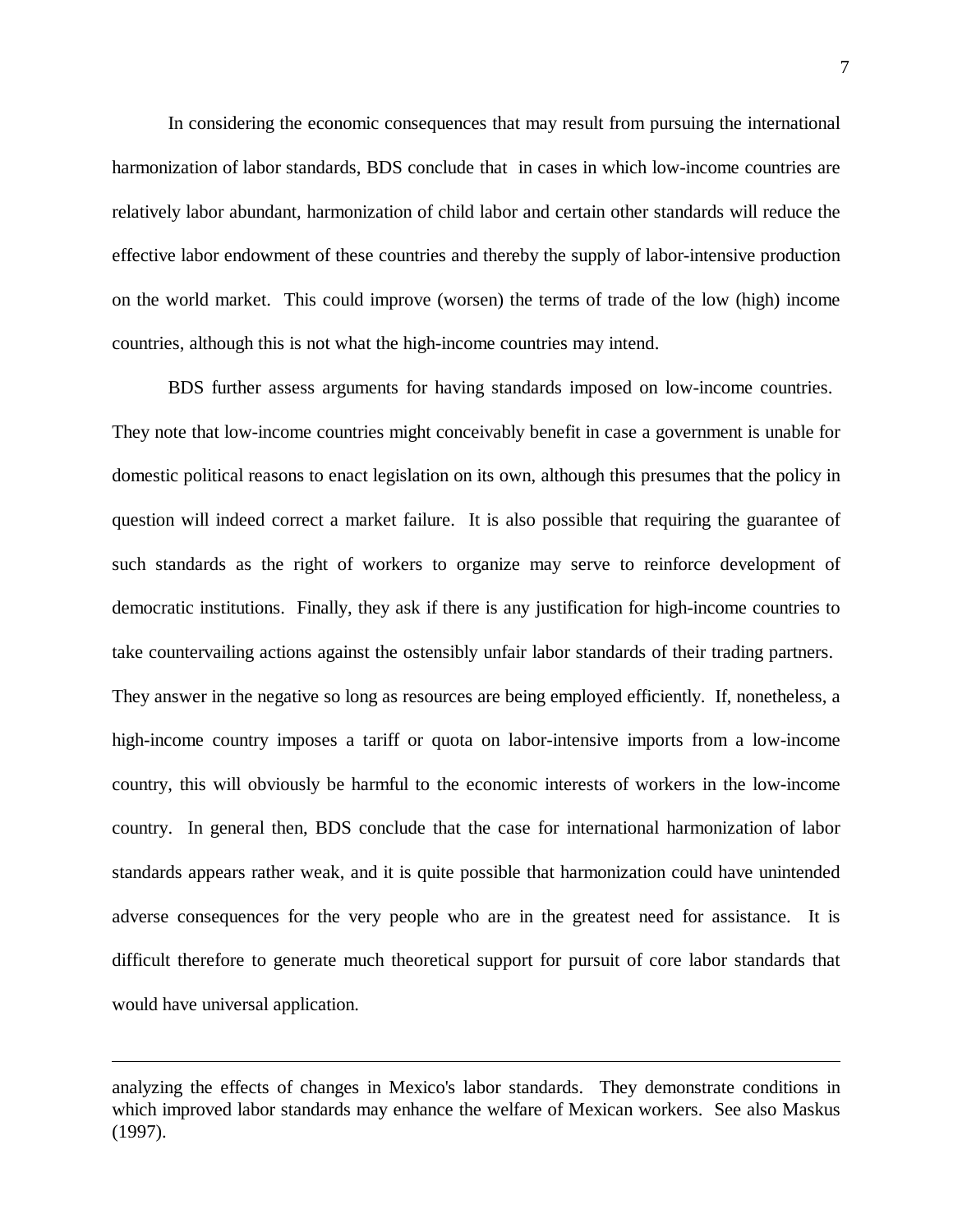## **Labor Standards as Private/Public Goods**

 $\overline{a}$ 

We have already indicated that there may be a strong moral basis motivating the pursuit of higher labor standards.<sup>9</sup> Thus, in his analysis noted above, Srinivasan made allowance for moral considerations so that consumers could express their concern by a willingness to pay relatively higher prices for goods and services that reflected higher labor standards. In this connection, there is an issue of whether labor standards are to be considered as *public* or *private* goods. As long as the same standards appear in the utility functions of more than one individual, the standards are public goods. Suppose, on the other hand, that individual consumers have a sense of virtuousness and derive pleasure from believing that the good they are consuming embodies some acceptably high level of labor standards. In this case, individual consumers care only about their own satisfaction and not about others, so that labor standards can be treated as private goods.

This view of higher standards as private goods has been expressed most forcefully by Freeman (1994a), who argues that a market solution based on labeling may be an especially effective way to raise labor standards internationally. He makes the point that labeling has the advantage that consumers pay more for what they consider morally acceptable, and at the same

<sup>&</sup>lt;sup>9</sup> Granting this, it is nevertheless important to stress that concern about labor standards ought to be motivated by concern for the welfare of the workers involved, and not for the workers with whom they compete in the advanced industrialized countries. It is this latter view that motivates many of the advocates of labor standards. What these advocates may not realize or acknowledge is that taking actions against alleged violators of labor standards will normally make the "exploited" workers worse off, not better off. That will be true whether the sanctions are applied by government policy or by individual consumers responding to labeling. Therefore, if we wish to make workers and their families better off, we must find a way to *raise* their incomes, not take their incomes away.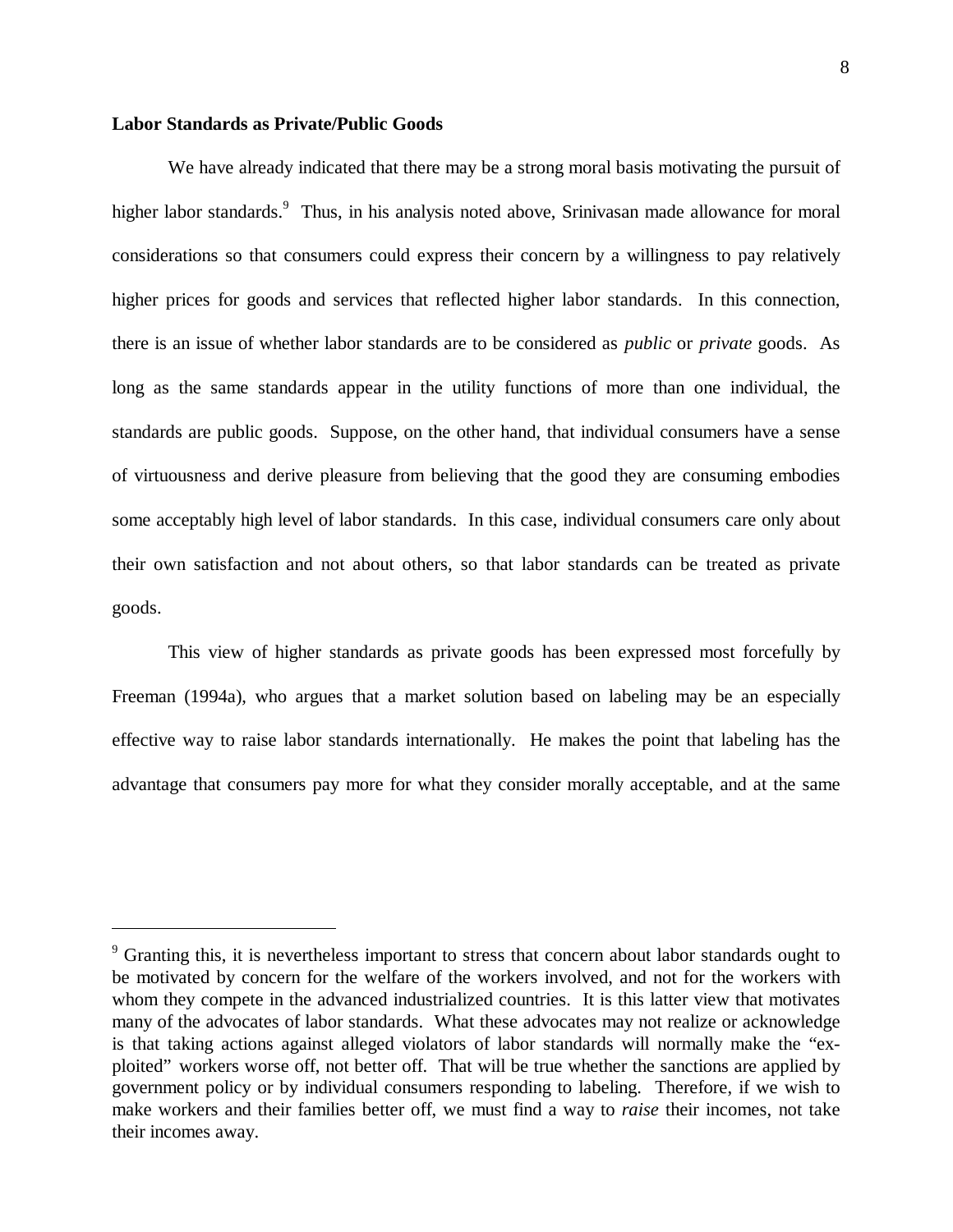time foreign suppliers are compensated for their increased costs. Labeling also undercuts protectionist influences.<sup>10</sup>

It is not altogether clear, however, that labor standards should be considered to be private goods that lend themselves to a market-based treatment dependent on supplying all relevant information to consumers. If instead, labor standards take the form of public goods, Freeman (p. 30) acknowledges that some type of government intervention may be called for.<sup>11</sup> In their theoretical analyses, Srinivasan and Brown, Deardorff, and Stern considered cases of domestic market failure in which a governmentally imposed tax/subsidy arrangement would be introduced to correct the distortion and permit the first-best optimum to be attained. While tax/subsidy (price-based) arrangements have a clear theoretical appeal, it is important to recognize in dealing with issues of labor standards that governments often prefer to use nonprice measures, i.e., legal regulation and enforcement.<sup>12</sup> Freeman (p. 29) cites a number of regulatory examples in U.S. law, including prohibition of slavery, restrictions on child labor, occupational health and safety standards, and discrimination in the workplace. As he argues, the choice of different policy measures will depend on given empirical and institutional circumstances, and it is likely that some combination of price-based and regulatory approaches will produce the best results.

-

 $10$  However, as just noted, labeling does not in itself raise the incomes of foreign workers and their families.

<sup>&</sup>lt;sup>11</sup> Freeman's argument for consumer labeling may therefore be limited insofar as it rests on treating labor standards as private goods. He does not make clear, moreover, what role the government should play, if any, in providing information to consumers and facilitating labeling and preventing private labeling arrangements from being co-opted by producing interests.

 $12$  It should be noted that this discussion refers to national or federal standards. John H. Jackson has pointed out to the author that there may be significant differences between U.S. states and regions in the impacts that national standards may have and yet the national standards remain operative. What helps this to work is that there is free movement of labor within the United States coupled with various programs of income support and transfers. As noted in the theoretical discussion above, one or both of these elements would be needed for an international system of labor standards to function effectively.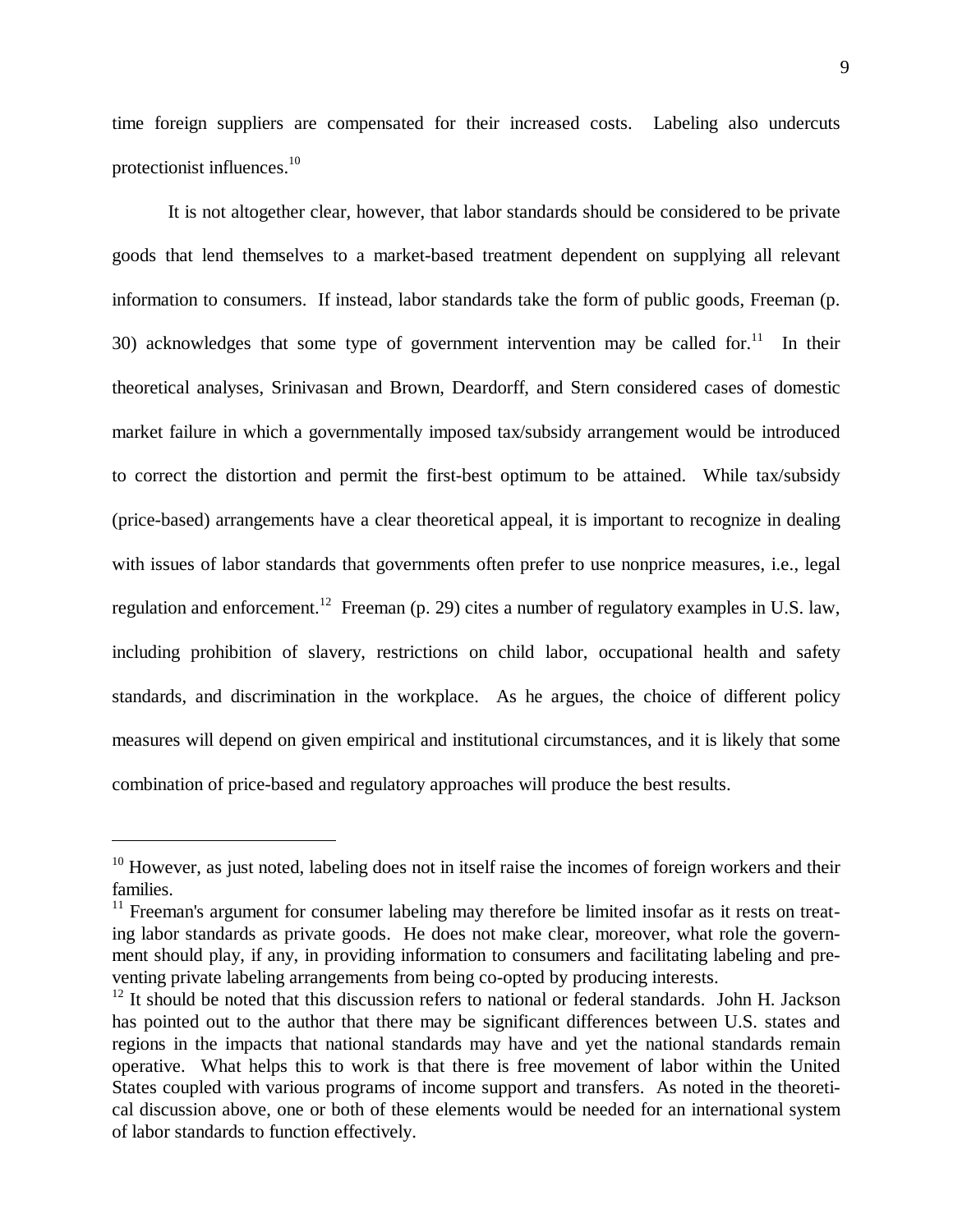## **Political Economy Aspects of International Labor Standards**

In discussing the sources of support for governmental action on labor standards, it is important to identify the constituent interest groups involved. Thus, in the United States for example, it would appear that organized labor, import-competing firms, and human-rights and public-interest groups are the main proponents of stricter labor standards applied to low-income countries. These interest groups may often recommend policies, including sanctions and import restrictions, which are presumably designed to change the behavior of trading-partner governments. By the same token, interest groups are influential in many low-income countries, especially among unionized workers in manufacturing sectors, employees of state enterprises, and owners/managers of import-competing firms. These groups may seek to protect and enhance their own ends and to resist foreign intrusion in setting standards. Krueger (1997, p.283) characterizes the protectionist motivation as the "prevailing *political economy* view of international labor standards." $13,14$  The issue then is how governments choose to respond to the various interest groups. This will be addressed in Section V below.

#### **IV. Economic Effects of Labor Standards: Empirical Evidence**

## **Labor Standards and Trade**

-

In our earlier discussion, we distinguished "core" and "other" labor standards. The question then is the extent to which international differences in the various standards affect trade performance.

<sup>&</sup>lt;sup>13</sup> While Krueger's characterization may apply to unions and import-competing firms, it may not apply to the activities of human-rights and public-interest groups which are not motivated by protectionist considerations.

<sup>&</sup>lt;sup>14</sup> See Noor (1996) for development of a theoretical model in which labor standards may enhance protection in an industrialized country. Also, see T. N. Srinivasan's comment on Stern (1997).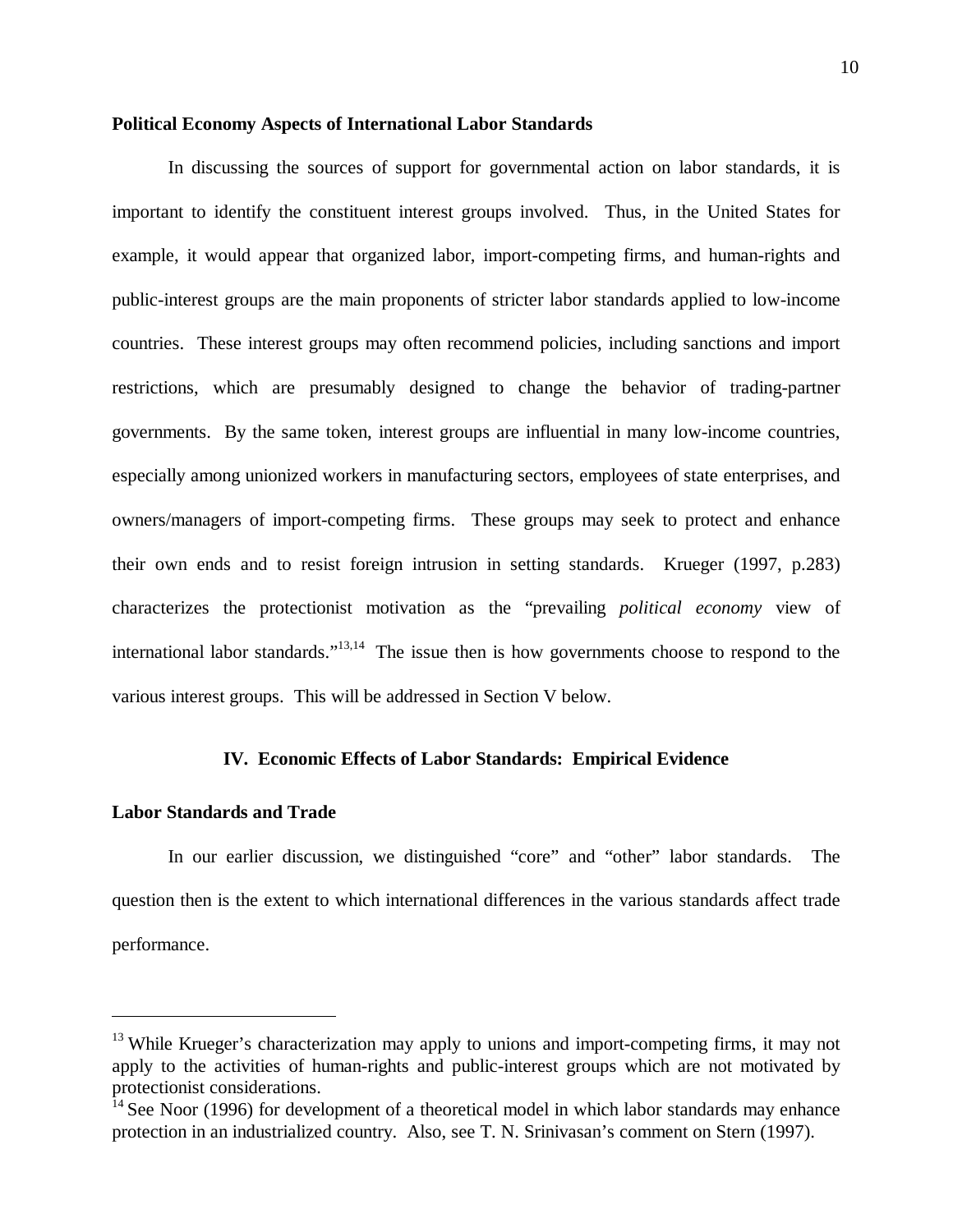Rodrik (1996) represents an especially noteworthy effort to determine whether labor standards matter for trade. Using a variety of measures of labor standards and factor endowments, based on information for the 1980s and 1990s Rodrik first investigated whether labor standards affect labor costs. Making allowance for the effects of worker productivity in a sample of 36 countries, he found that per capita income was strongly correlated with labor costs and hence higher labor standards. Turning next to the effects on trade, he found that only the factor endowment (comparative advantage) variables were statistically significant and that none of the labor standard indicators were statistically significant.

Another study of interest is Aggarwal (1995), who investigated in detail the relationships of labor standards and the pattern of U.S. imports from ten major developing countries that accounted for 26.5 percent of U.S. imports in 1994. Aggarwal's major findings (p. 7) were as follows:

"Sectors typically identified as having egregious labor conditions do not occupy the only or even the primary share of these countries' exports.

Comparisons across more export-oriented and less export-oriented sectors indicate that core labor standards are often lower in less export-oriented or non-traded sectors such as agriculture and services.

Similarly, within an export-oriented sector, labor conditions in firms more involved in exporting are either similar to or better than those in firms that are less involved in exporting.

Changes in technology and the structure of international trade are leading developing countries to compete in a race upward in terms of product quality rather than a race downward with respect to price.

...Wages and working conditions in developing countries have been exhibiting positive trends. In general, these have been in line with productivity changes."<sup>15</sup>

<sup>&</sup>lt;sup>15</sup> Aggarwal also had occasion to note that: the impact of imports from developing countries is small relative to imports from industrialized countries; countries with lower labor standards do not exhibit higher rates of import penetration than countries with relatively higher labor standards; and imports from developing countries do not appear to have larger displacement effects on U.S. employment and wages in sectors associated with poor labor standards relative to other sectors. See also Erickson and Mitchell (1996) who focus on the pattern and labor content of U.S. trade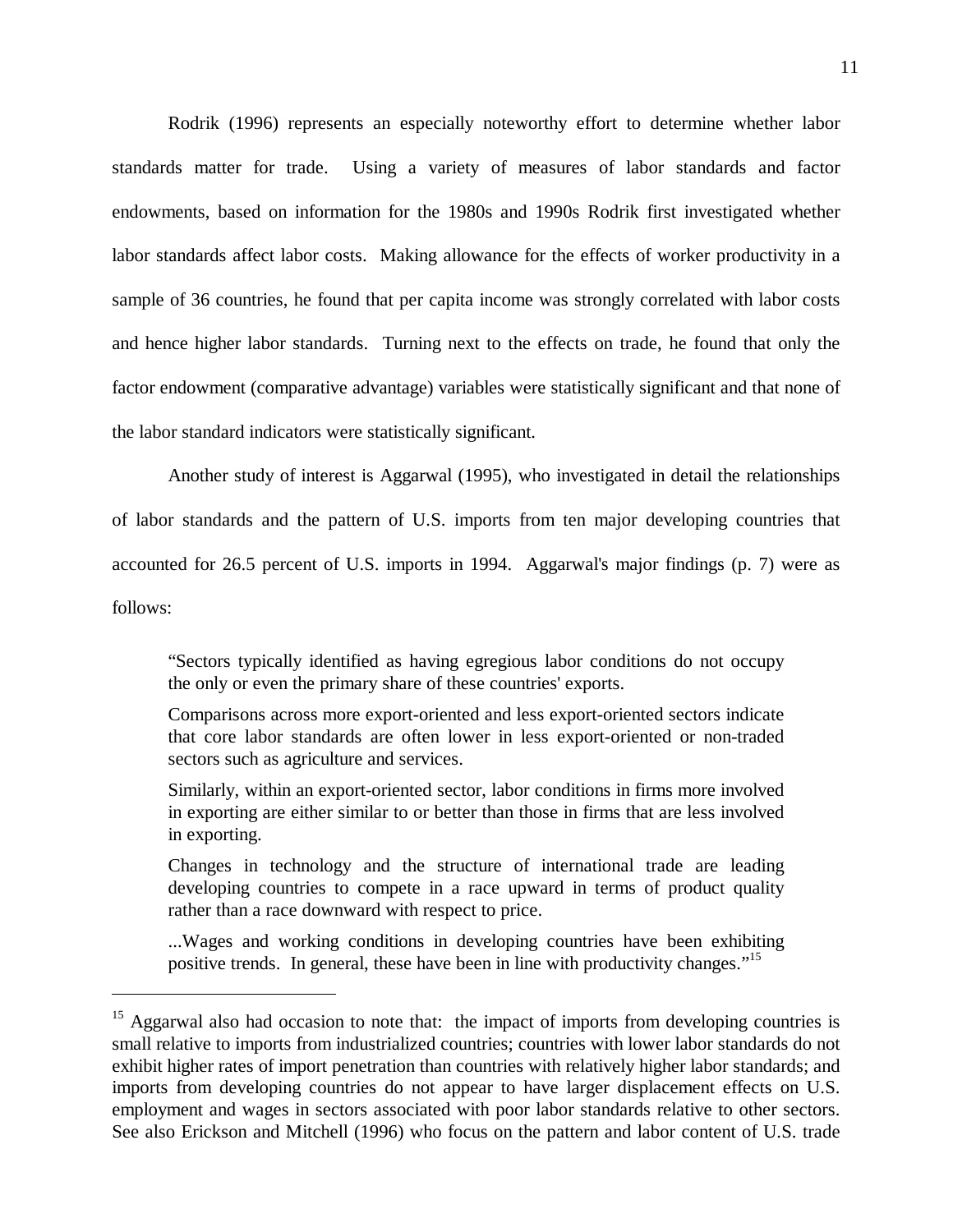Finally, we may cite some of the main conclusions from the OECD study of *Trade,*

*Employment and Labour Standards* (1996, p. 12-13):

"...empirical research suggests that there is no correlation at the aggregate level between real-wage growth and the degree of observance of freedom-ofassociation rights;

...there is no evidence that low-standards' countries enjoy a better global export performance than high-standards' countries;

...a detailed analysis of US imports of textile products (for which competition from low-standards countries is thought to be most intense) suggests that imports from high-standards' countries account for a large share of the US market. Moreover, on average, the price of US imports of textile products does not appear to be associated with the degree of enforcement of child labour standards in exporting countries...."

While the studies cited above may not constitute the final word on the relationships

between labor standards and trade, the conclusion seems inescapable that there is little compelling

empirical evidence suggesting that low labor standards have an impact on trade.<sup>16</sup>

#### **Labor Standards and Foreign Direct Investment (FDI)**

 $\overline{a}$ 

It is often alleged that multinational enterprises may be attracted to locate in countries with lower labor standards to take advantage of lower costs. The available empirical evidence actually indicates the opposite to be the case.

Thus, Rodrik (1996) investigated the determinants of U.S. FDI abroad during 1982-89, including measures of foreign exchange distortions, population, and income growth in host countries together with the various indicators of labor standards. He found (p. 22) that countries that scored lower in guaranteeing civil liberties and political rights and that had difficulty in providing for and enforcing standards affecting child labor received *less* foreign investment during

and find relatively small adverse wage effects and displacement of U.S. workers.

<sup>&</sup>lt;sup>16</sup> Alan Krueger has suggested to the author that this is consistent with his view that the demand for international labor standards in the United States does not emanate from disguised protection-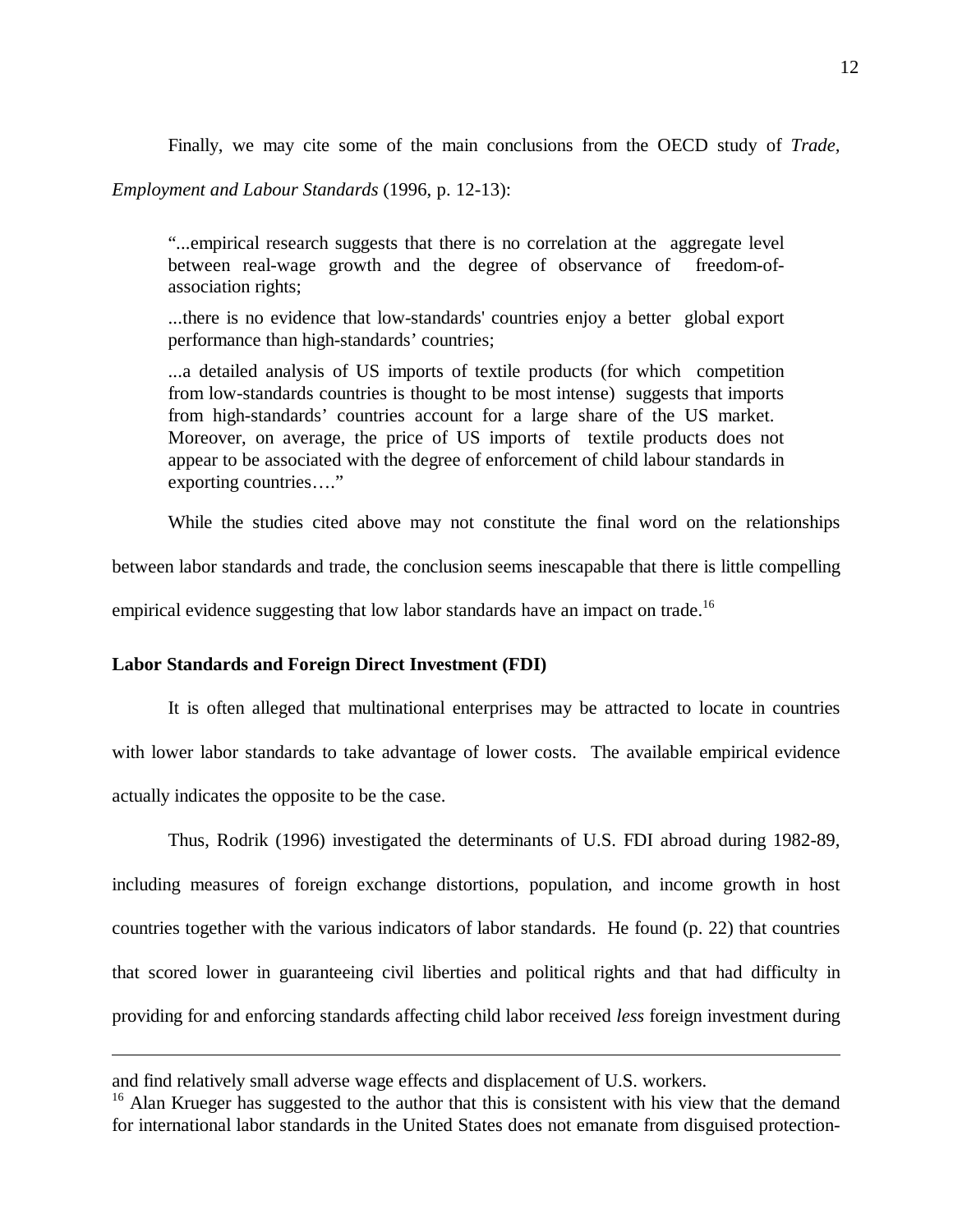1982-89 than would have been predicted on the basis of other country characteristics. Taken at face value, he concluded that these results indicate that low labor standards may be a hindrance, rather than an attraction, for foreign investors. Aggarwal (1995, p. 7) reached a similar conclusion: "U.S. foreign direct investment is not typically concentrated in countries or industries with poor labor standards." Finally, as reported in OECD (1996, p. 13): "...while core labour standards may not be systematically absent from the location decisions of OECD investors in favour of non-OECD destinations, aggregate FDI data suggest that core labour standards are not important determinants in the majority of cases."

Thus, the empirical evidence suggests rather convincingly that low labor standards are not reflected in the existing trade performance of the major developing countries and that FDI is more attracted to countries with high rather than low standards.

### **Labor Standards and the Role of Interest Groups**

 $\overline{a}$ 

As mentioned above, there is a view that is widespread that support for international labor standards reflects protectionist interests in the United States and other industrialized countries. In an effort to test this proposition empirically, Krueger (1997) analyzed the determinants of support in the U.S. House of Representatives for the Child Labor Deterrence Act of 1995. If this type of legislation were approved, it would prohibit imports of goods produced abroad by child labor under specified circumstances, including by children under 15 years old and subject to a review of child labor practices by the U.S. Secretary of Labor. The Act was co-sponsored by Senator Tom Harkin (D-IA) and Congressman Barney Frank (D-MA), with 35 co-sponsors in the House and 7 in the Senate.<sup>17</sup> Krueger (p. 289) found that "...Congressmen from districts with a high

ism. On this matter, however, see the discussion below of Krueger's research.

 $17$  As noted in footnote 38 below, the U.S.  $105<sup>th</sup>$  Congress has subsequently enacted the Bonded Child Labor Elimination Act, and it was signed by President Clinton on October 10, 1997.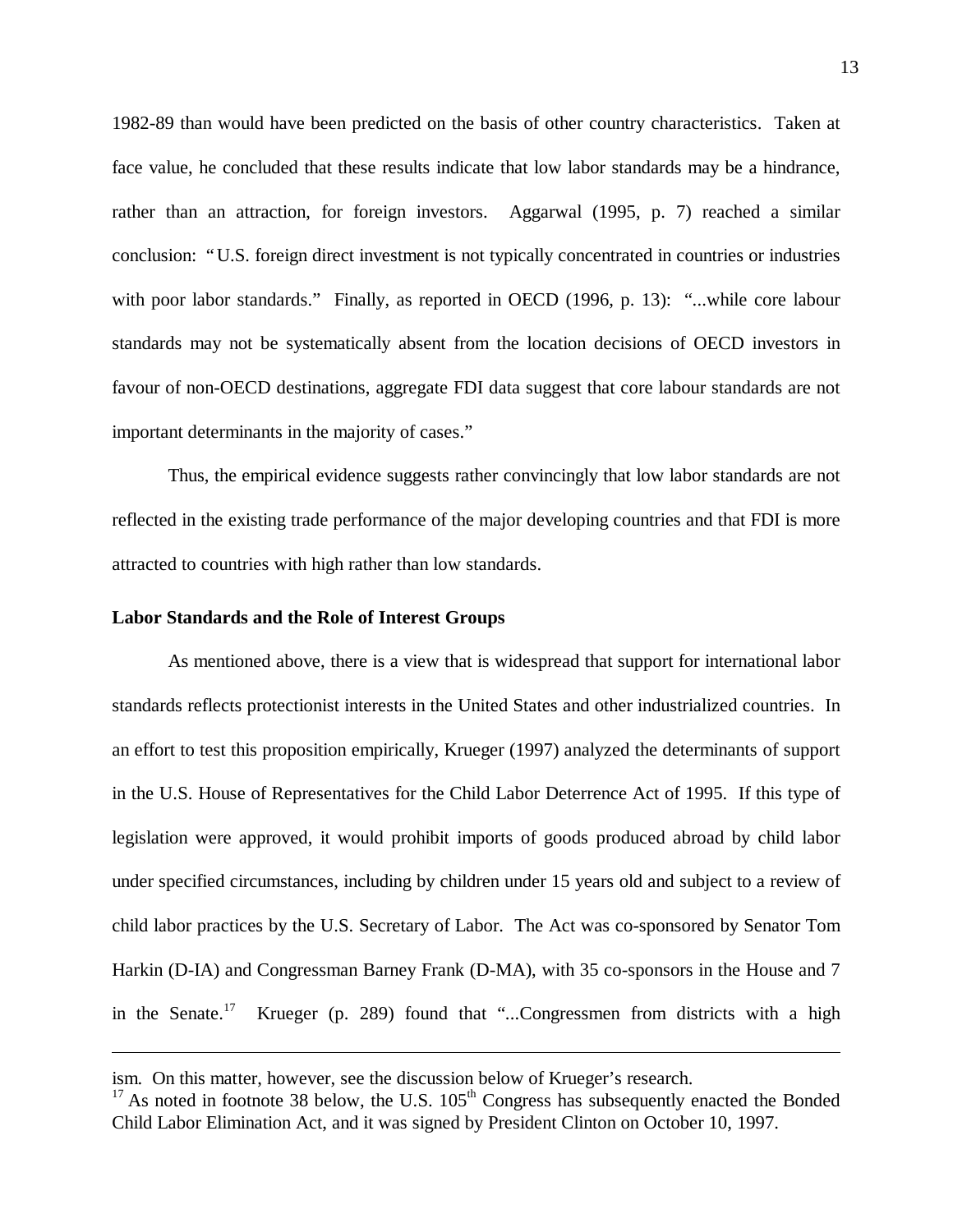concentration of high school dropouts are *less* likely to cosponsor the Child Labor Deterrence Act. ...This finding is contrary to what I would expect from a simple political economy model...." Krueger also found that higher rates of unionization were associated with support for the Act as were representatives who were Democrats and also had voted against NAFTA and the Uruguay Round negotiations.

In interpreting his results, Krueger (p. 293) suggested that the demand for international child labor standards should be considered to be a "normal" good, following Freeman (1994a). That is, voters with higher socioeconomic attainment will select Congressmen who favor limitations on employment of child labor. He further argued that unionized workers who tend to be more highly skilled and thus may not benefit directly from a ban on imported goods made with child labor may in this case be acting to pursue policies that strengthen worker rights more generally rather than pursuing their own narrow self interest. He goes on more broadly to state (pp. 293-94): "Indeed, in many instances I am surprised that the AFL-CIO used its limited political capital to press for international labor standards that are of little benefit to its members, when instead it could pursue policies that are of much greater direct benefit to its membership."<sup>18</sup>

While Krueger's results are suggestive, they are by no means definitive. In particular, as Srinivasan (1996, 1997) has noted, a Congressman may have chosen not to sponsor the legislation

<sup>&</sup>lt;sup>18</sup> Krueger also examined other aspects of child labor, including the relationship between employment of children and GDP per capita and the experiences with compulsory schooling laws. He found that employment of young children was negatively related to GDP per capita. That is, child labor is more prevalent in low-income regions and negligible in high-income regions. This is a clear demonstration of the fact that restrictions on child labor can be looked at as a normal good, in this case less of it being condoned as per capita incomes rise. Evidence on the effects of compulsory schooling laws suggested that there may be definite benefits from such laws in highincome countries, but that there is widespread noncompliance with existing laws in many lowincome countries. These findings suggest that reliance on child labor in low-income countries will diminish as family incomes rise, and that realization of the benefits of compulsory schooling laws depends on increasing economic opportunities and financial support for poor families so as to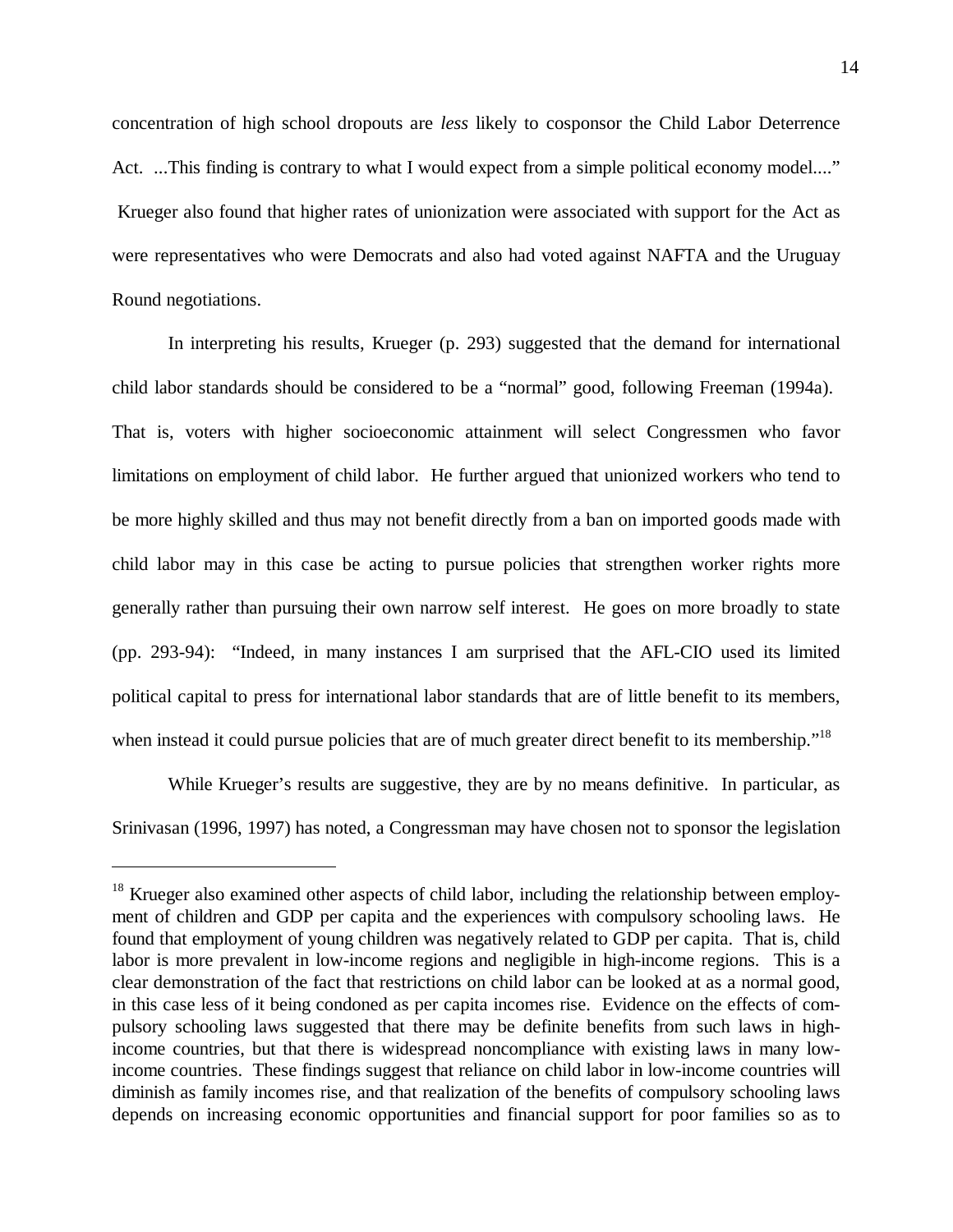and yet may be supportive of it. Further, less educated and less skilled individuals tend to vote less and to work in nontradable service industries. The interests of these workers may thus have been given less weight in a Congressman's deciding whether or not to be a cosponsor. Finally, Krueger's results suggest support for the legislation from Congressmen from districts with a higher rate of unionization and voting records opposing NAFTA and the GATT negotiations.

Another noteworthy empirical study is by Freeman (1993) who investigated the evidence in developing countries for and against government intervention designed to introduce/remove labor-market distortions and, alternatively, to enhance labor-market institutions.<sup>19</sup> He labels these two views, respectively, the "World Bank Distortion View" and the "International Labour Organization (ILO) Institutional View." These views differ insofar as removing interventions is believed to enhance economic efficiency and welfare in the former, whereas in the latter introducing interventions is believed to lead to these same results. To investigate the validity of these alternative views, Freeman examined evidence on labor-market policies and institutions for selected developing countries mainly during the 1980s. His empirical findings suggest that neither the distortion nor the institutional view is clearly supported by the available data. In particular, real and relative wages in developing countries turned out to be much more flexible in response to changing market conditions than the strict distortionist view would suggest.<sup>20</sup> Freeman's overall conclusion was that the costs and benefits of the labor-market policies that may be adopted will depend on individual country circumstances. $21$ 

-

reduce their dependence on employment of their children.

<sup>&</sup>lt;sup>19</sup> See also Freeman (1994b) which contains empirical studies of labor-market institutions and policies in several industrialized countries.

 $20^{\text{20}}$  See Squire and Suthiwart-Narueput (1997) for data on real minimum wages for selected developing countries for 1970-1990 and for an analysis of how noncompliance with official minimum wages may reduce distortionary costs.

 $^{21}$  Linda Lim in commenting on Stern (1997) has pointed out that, in spite of the absence of formal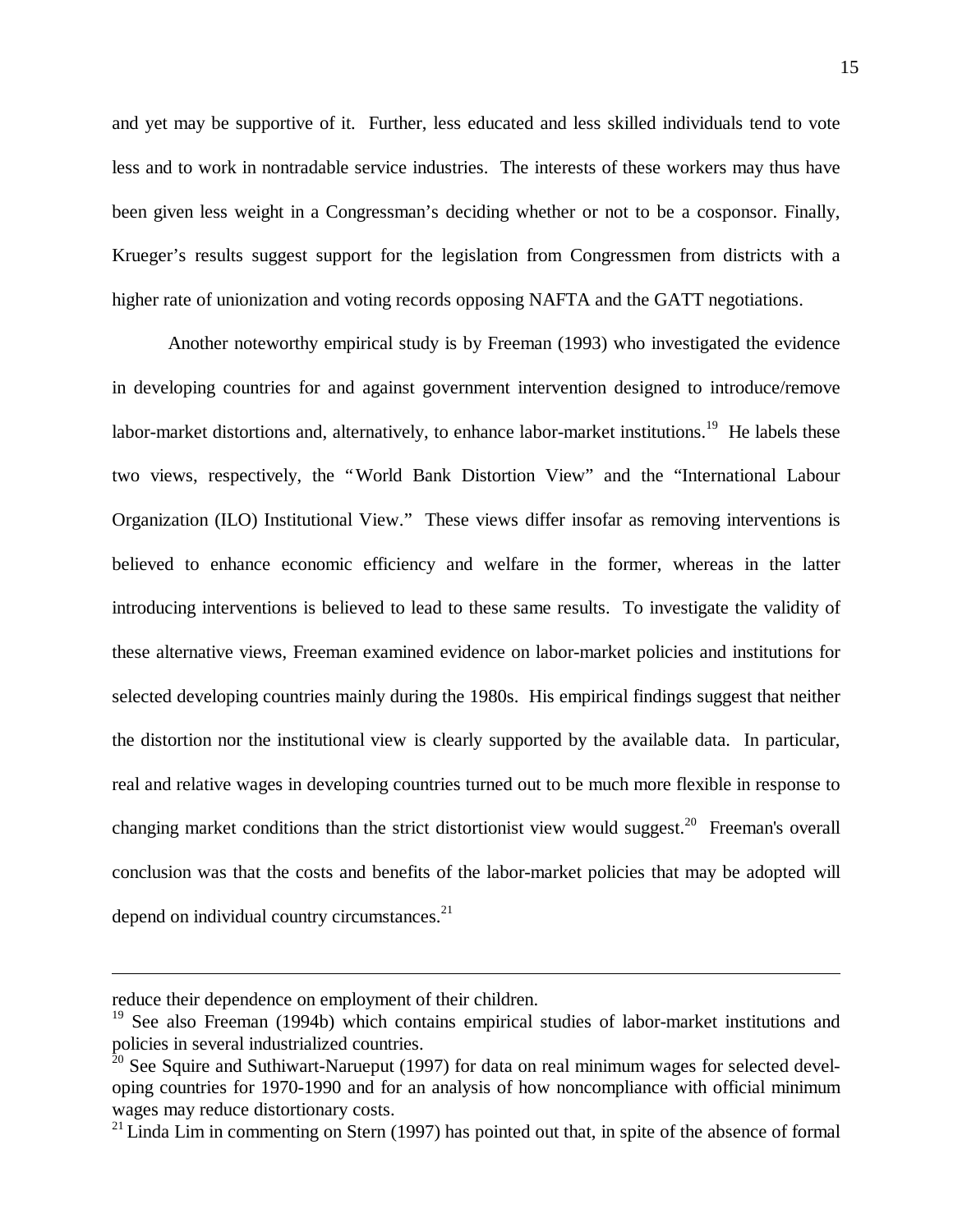This selective review of labor standards and the role of interest groups suggests some ambiguities with respect to the issues. While there may thus be scope for different views, in this writer's judgment the weight of the theoretical and empirical analysis argues strongly against taking an activist position to mandate and enforce international labor standards.<sup>22</sup> Nonetheless, because issues of labor standards will continue to have a high profile in the current policy environment, it is essential to consider the alternative arrangements that exist for their monitoring and enforcement. This will be done in the following section. We will conclude with some recommendations that may serve the interests and needs of the United States and other highincome countries as well as the low-income countries.

worker rights and standards in such Southeast Asian countries as Malaysia, Singapore, and Indonesia, wages and working conditions have improved markedly. In contrast, the experiences in Thailand and the Philippines have been much less favorable even though these nations encouraged worker rights and minimum wages. She also noted that both Malaysia and Singapore have attracted considerable inflows of FDI and that workers have benefited in the firms involved. See also the comment by Mari Pangestu on Stern (1997) and evidence on Indonesian economic growth and accompanying improvement in social indicators noted in IMF (1997).

Studies of labor-market institutions and regulatory reform in Brazil, Chile, Uruguay, and Venezuela suggest that labor standards are not universally complied with especially in the informal sectors, and that labor-market regulations are considerably more restrictive than in the United States. Nonetheless, in Chile especially, there has been high sustained growth and increasing real per capita incomes for an extended period. Details on these Latin American labor-market characteristics and experiences are provided in Márquez (1995).

 $22$  There is evidently a marked difference in world view between most advocates of labor standards and trade (and most other) economists. Labor standards advocates seem to see the world in terms of a struggle between capital and labor for the rewards from production, without much regard to the size of the output that they will have to share. They see the outcome as depending on power, not on economics. Trade economists see the world in terms of how resources are allocated to production with a view to maximizing the total output. They see the distribution of that output between capital and labor as depending on scarcity and productivity, not on power. Therefore labor standards advocates favor the use of intervention to tilt the balance of power in

favor of labor, believing then that labor will get a larger share of a fixed pie. Trade economists see those same policies as shrinking the pie while altering the slices not by changing power but by changing the markets within which scarcity determines the rewards to capital and labor.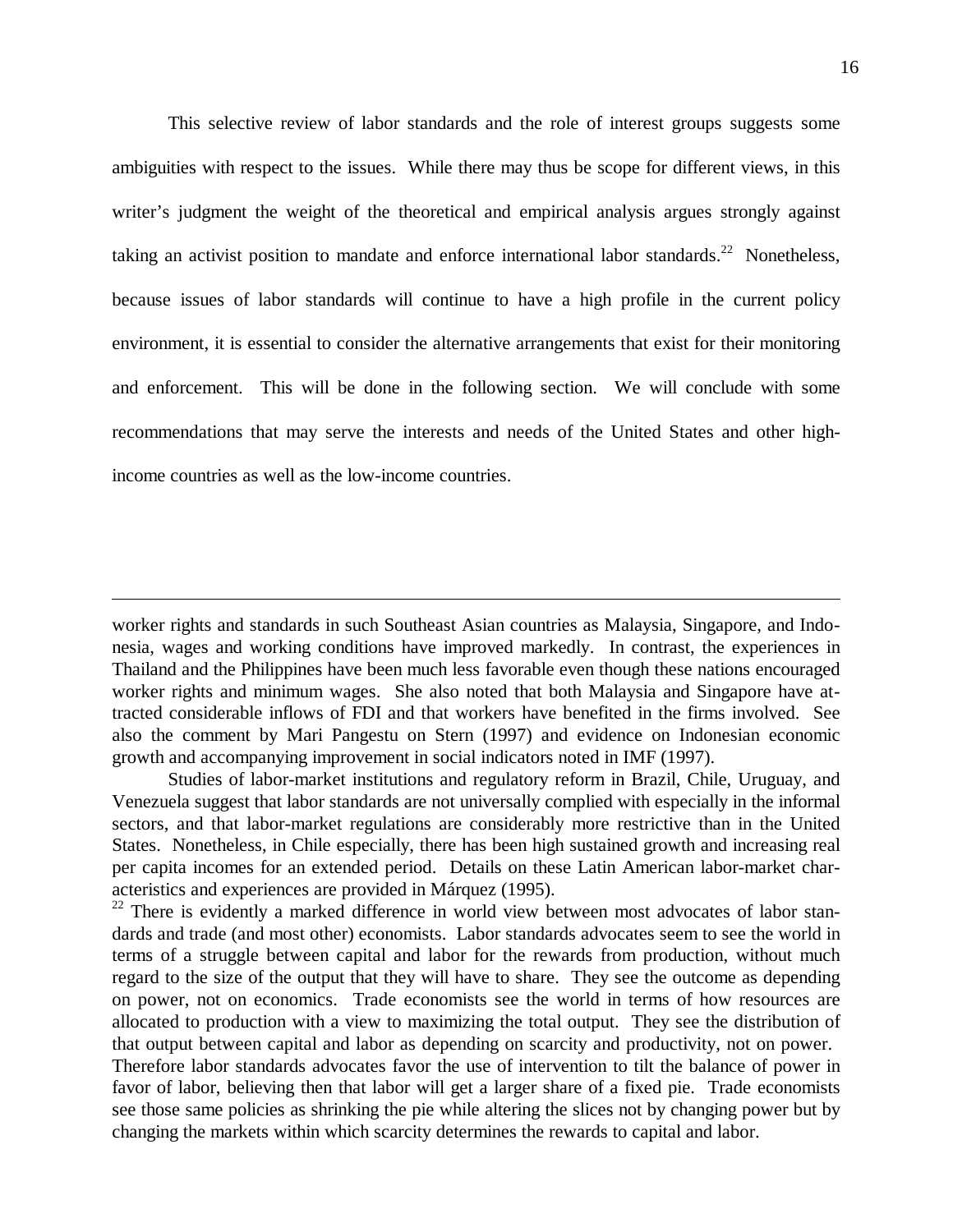#### **V. Monitoring and Enforcement of Labor Standards**

Labor standards are presently dealt with in a variety of settings: global; regional; national unilateral; and other, including private, arrangements. We shall discuss briefly each of these in turn.

## **Global Arrangements**

 $\overline{a}$ 

The main international organization that is concerned with labor standards is the ILO, which was established as part of the Treaty of Versailles of 1919 following the end of World War I. The methods and principles set out in the ILO constitution deal with all conceivable aspects of labor standards. As stated in ILO (l988, p. 4), ILO action designed to promote and safeguard worker rights takes three main forms: (1) definition of rights, especially through adoption of ILO Conventions and Recommendations; (2) measures to secure the realization of rights, especially by means of international monitoring and supervision but not by imposition of trade sanctions; and (3) assistance in implementing measures, particularly through technical cooperation and advisory services.

What might be considered to be ILO core labor standards has already been mentioned. It is interesting that formal ratification of ILO Conventions differs considerably among ILO members, apparently because particular Conventions may be at variance with national laws and institutional practices. Thus, for example, as Rodrik (1996, p. 15-16) notes, the United States has ratified only 11 ILO Conventions in all, whereas several other industrialized and developing countries have ratified a significantly larger number. Ratification of ILO Conventions may therefore not be an accurate indicator of existing national regulations governing labor standards, and there are many cases in which ratified Conventions are in fact not enforced.<sup>23</sup>

 $^{23}$  A detailed discussion of the observance of core labor standards in 75 selected countries is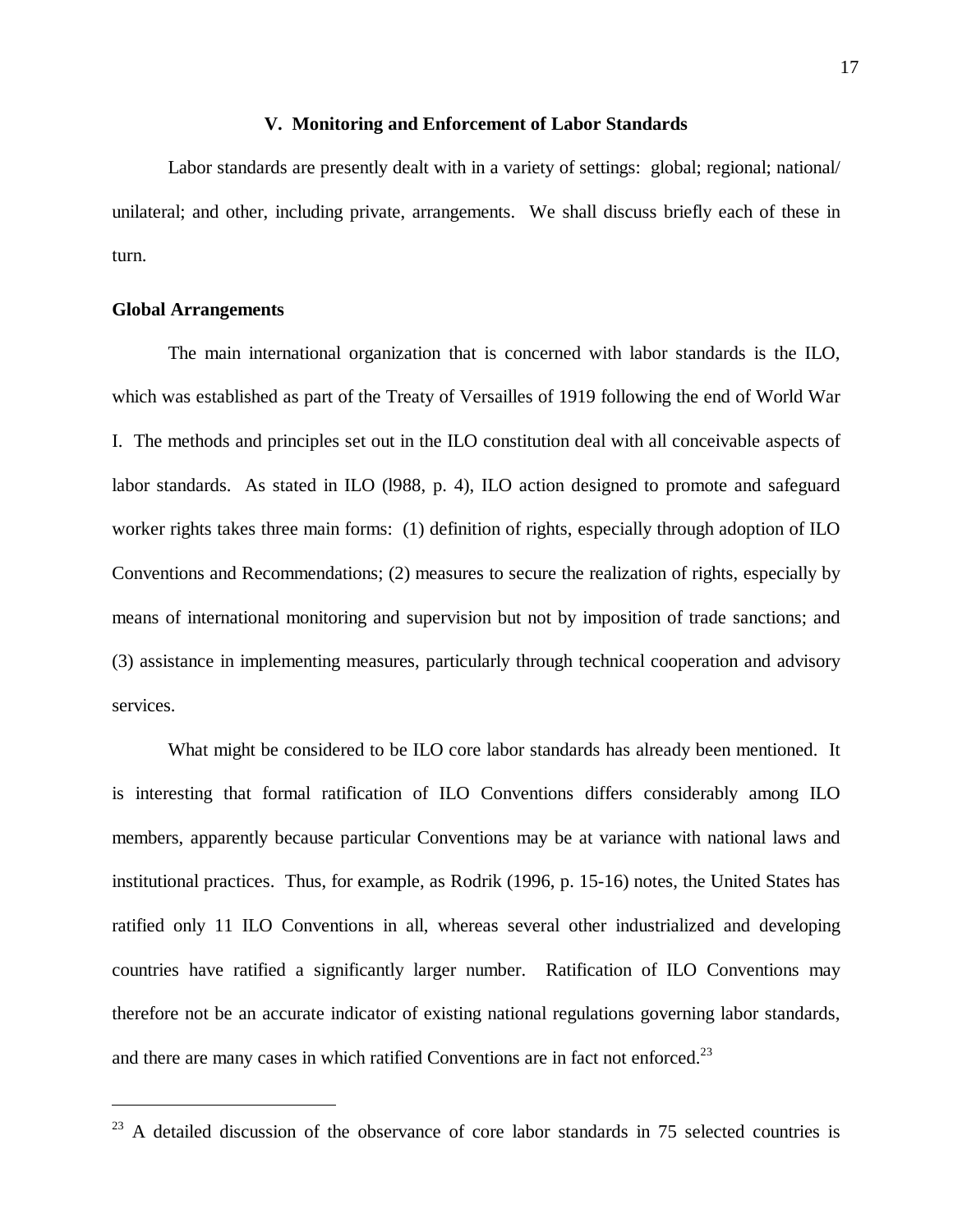It is interesting in this connection, as Charnovitz (1987, pp. 566-67) has noted, that issues of alleged unfair competition involving labor standards were addressed in Article 7 of Chapter II of the 1948 (still-born) (Havana) Charter of the International Trade Organization (ITO). Since the GATT was conceived with a more narrow mandate as compared to the ITO, it did not address labor standards, except in Article XX(e) that provides for prohibition of goods made with prison labor. Charnovitz (p. 574) notes further that as early as 1953 the United States proposed (unsuccessfully) adding a labor standards article to the GATT. This would have empowered GATT members to take measures against other countries under the provisions of GATT Article XXIII (Nullification and Impairment). The United States continued, again unsuccessfully, to push for negotiation of a GATT article on labor standards in both the Tokyo and Uruguay Rounds of Multilateral Trade Negotiations in the 1970s and 1980s. But the international community was put on notice in April 1994 at the Marrakesh signing of the Uruguay Round accords that the United States intended to pursue issues of labor standards in future multilateral negotiations.

In the interim, there have been efforts at drafting a so-called social clause dealing with core labor standards and including trade sanctions for noncompliance that might eventually be incorporated into the WTO. As noted in Aggarwal (1995, p. 38), in June 1994, the ILO began a research program dealing with the integration of social welfare and trade policy. A central objective was to develop a stronger enforcement mechanism. The ILO Secretariat proposed that the ILO and WTO work jointly on the oversight of international core labor standards, with the ILO concentrating on international monitoring and the WTO responsible for enforcement by means of trade-related sanctions. But because of disagreements among the country representatives of the ILO Working Party on the Social Dimensions of the Liberalization of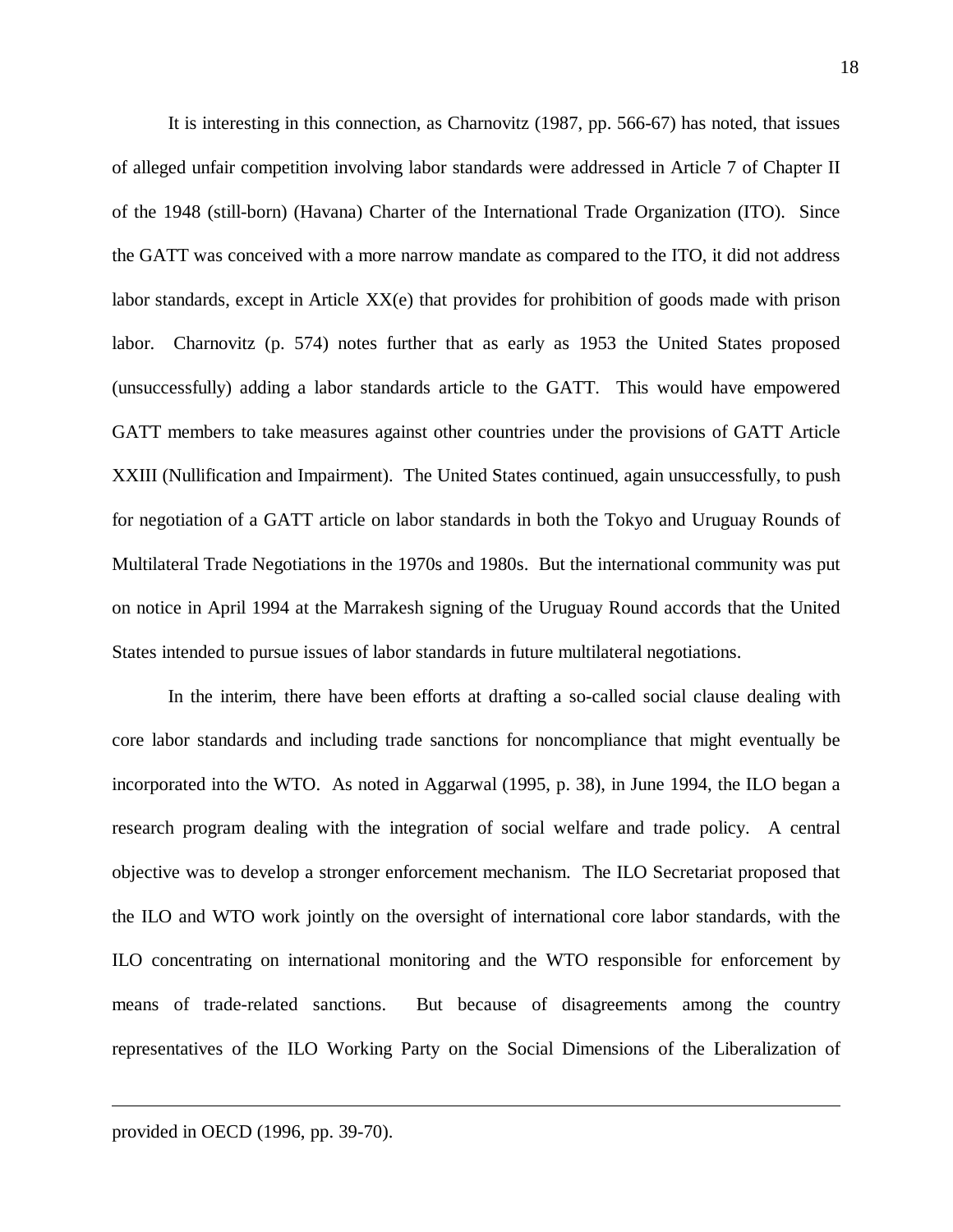International Trade, it was decided in early 1995 to suspend further discussion of the use of trade sanctions for alleged noncompliance with core labor standards. Instead, as noted in OECD (1996, p. 7), the ILO has undertaken a program of research on the effects of trade liberalization on core standards and a review of ILO means of action for the promotion of standards.

The United States, with some support from France and southern European Union members, Canada, and Japan, nonetheless continued to pursue the issue of trade and labor standards in the context of the WTO, and there was a concerted effort to add the issue to the agenda for the WTO Ministerial Meeting held in Singapore in December 1996.

In considering whether or not the WTO is an appropriate forum for dealing with trade and alleged violations of core labor standards, it is pertinent to note the conclusion reached in the

OECD *Report on Trade, Employment and Labour Standards* (1996, pp. 16-17):

 $\overline{a}$ 

"Existing WTO provisions have not been designed for promoting core standards. Some of the suggestions under discussion would imply a reinterpretation of WTO practices and procedures while others would require to a greater or lesser extent renegotiation and amendment of WTO articles. Extending the WTO's Trade Policy Review Mechanism procedure to include labour standards would fall into the former category while other proposals would fall into the latter. In all cases, a consensus among WTO Members on the appropriateness and effectiveness of using WTO procedures to promote core labor standards and on the institutional changes required would have to be reached. Such a consensus does not exist at present. However, while some countries continue to call for discussion of the issue in the WTO and others are opposed, this remains an issue for international consideration. The debate on this issue and on the associated conceptual and practical difficulties will continue."<sup>24</sup>

 $24$  John Martin has suggested to the author that since the WTO has already been assigned a role in dealing with trade-related intellectual property rights (TRIPs) as a result of the Uruguay Round negotiations, it may be reasonable to include labor standards in the WTO as well. However, the inclusion of TRIPs in the WTO can be considered as an effort by the industrialized countries to capture the monopoly rents associated with intellectual property rights and thus ostensibly to prevent the "piracy" of these rights. This is a very different matter from dealing with intercountry differences in labor standards which may reflect variations in per capita income levels and a host of structural and institutional factors.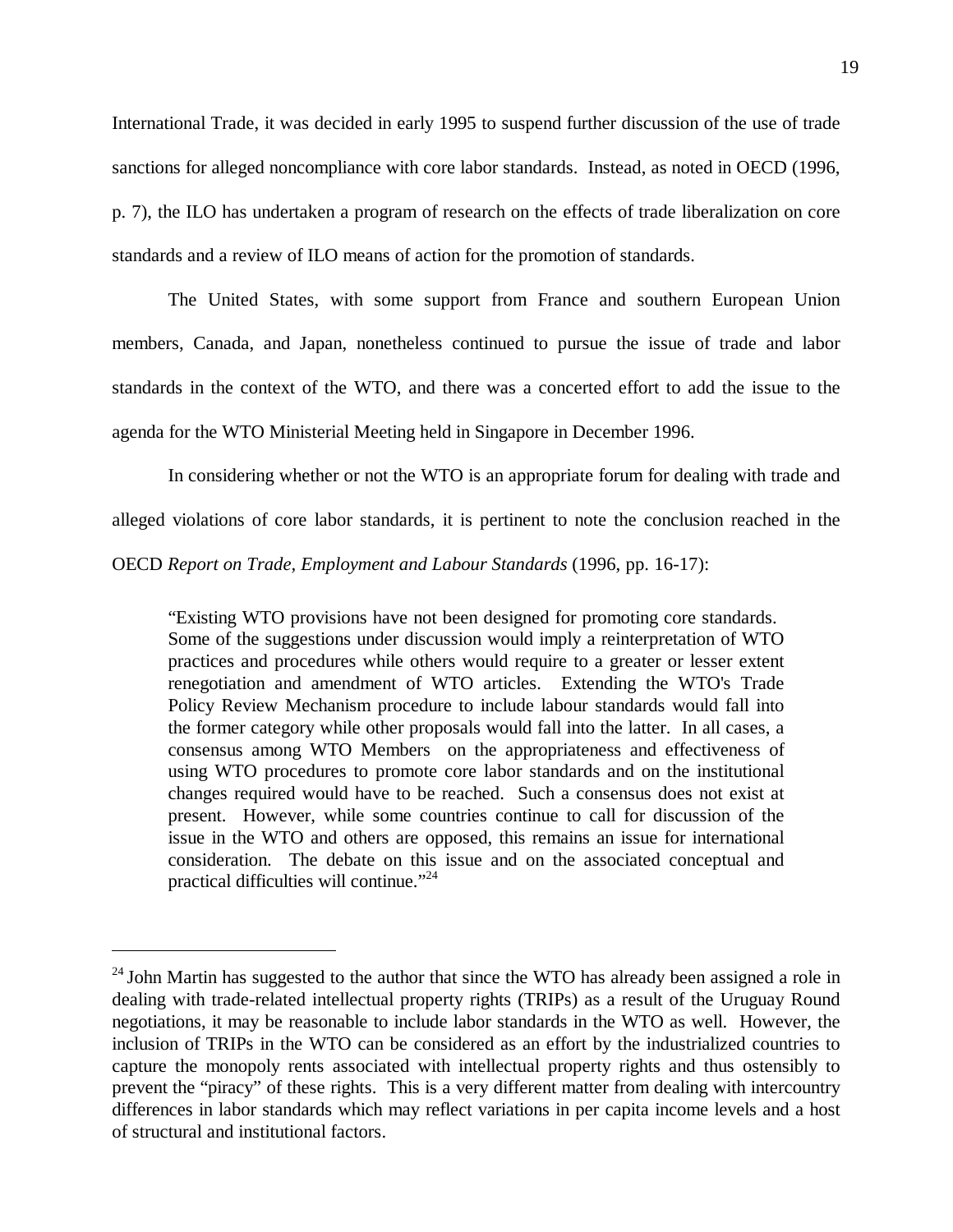Rodrik (1996) makes a case for using the Uruguay Round safeguard procedures for investigating complaints arising from imports from countries with unacceptable labor standards that may be disruptive to domestic producing interests. He stresses the need for including the views of consumers and public interest groups in the importing countries as well as the views of foreign producers. Srinivasan (1996, 1997) has pointed out an important problem with Rodrik's argument, namely that there are all kinds of government regulations, besides labor standards, that influence production costs (e.g., building codes and zoning laws). Thus, in principle, objections might arise concerning imports that may not conform to any one or more domestic regulations. Singling out labor standards is then not convincing. It is not obvious, moreover, that the safeguard procedures, which are designed to be temporary, can be implemented with the broad representation that Rodrik recommends. Finally, as Anderson (1996) has observed, the U.S. experiences with antidumping and countervailing duty procedures certainly suggest how difficult it may be to avoid the temporary safeguard procedures from being captured by producing interests.

It is also worth noting that Freeman (1994a, p. 32) is somewhat inclined to support the inclusion of labor standards in trade agreements:

"Unlike trade economists who view any interference with free trade as the work of the devil, I would be pragmatic in this area. ...If trade negotiations are the only way to raise forcefully the standards flag in an international setting, why not? If trade sanctions can improve labor standards, that benefit must be weighed against the cost of lost trade. If trade sanctions can overturn an evil dictatorial regime and save human lives, go for it. Perhaps the standards issue will induce international trading groups to consider innovative ways that international trade might be used to finance improvements in standards."

Krueger (1997, p. 288) has expressed a similar view:

"Labor standards strike me as a legitimate subject of bargaining in trade negotiations. Presumably, a well-intentioned government will not accept an agreement unless, in total, it is expected to make the country better off. ...Because the de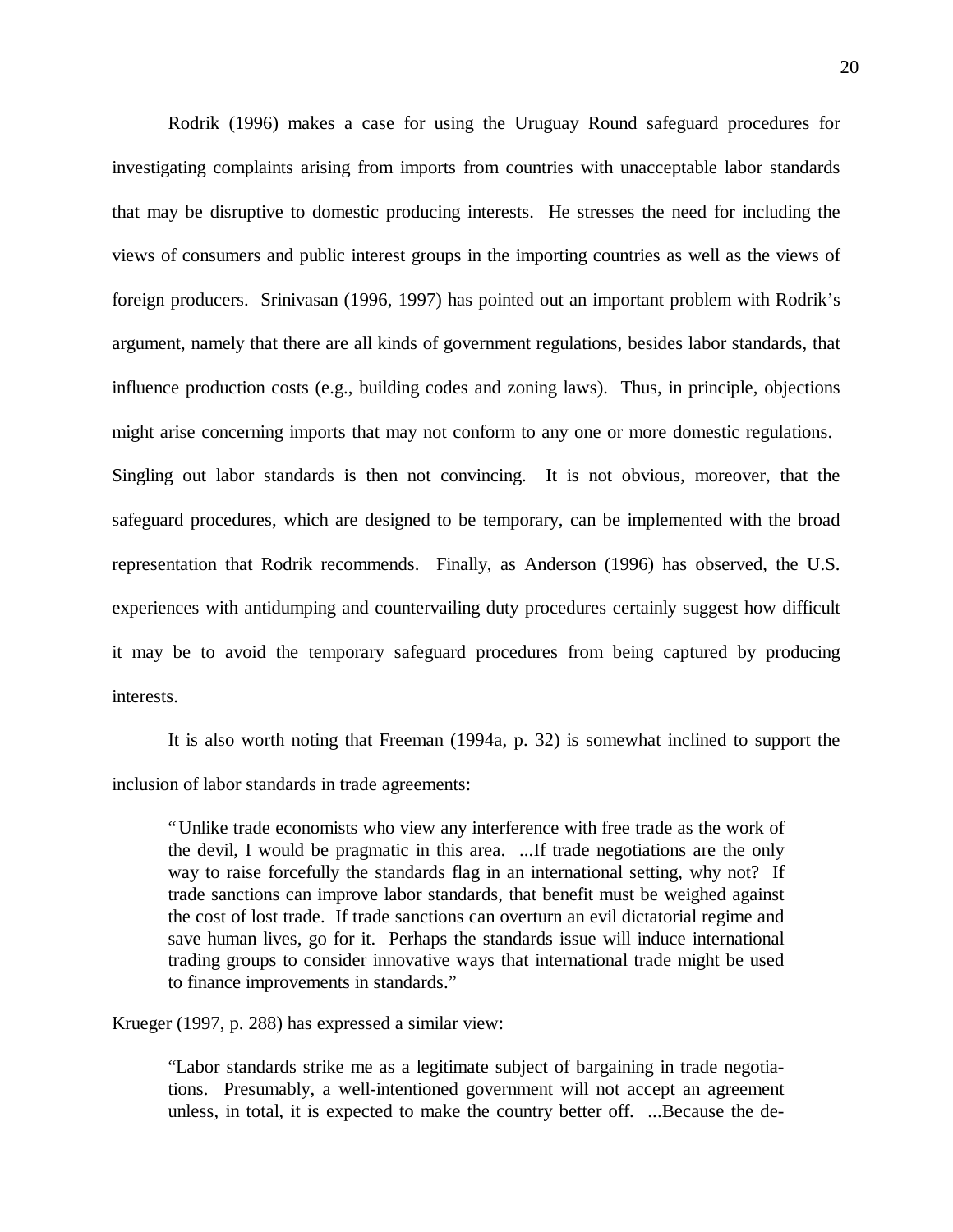mand for labor standards tends to rise with national income, many countries will choose on their own to strengthen and enforce their standards following trade agreements."

While the views expressed by Freeman and Krueger may be justified on pragmatic and political grounds, there are better and less costly ways to effect improvements in labor standards. There is also the further important question of whether and how labor standards should be dealt with in the WTO multilateral context. The welfare gains from trade liberalization have long been a central feature of nondiscrimination in the GATT system. It would be a major departure from precedent if countries with allegedly low labor standards were now to be denied improved market access on these grounds. $^{25}$ 

The debate on whether labor standards should be placed under the WTO's purview was apparently resolved in the negative at the December 1996 WTO Ministerial Meeting. Thus, as reported by Williams in *The Financial Times* (December 16, 1996, p. 4):

"Predictably hardest to resolve was the issue of labour standards, where the U.S. threatened to veto the entire declaration if no mention was made. Ministers eventually agreed to uphold internationally recognised core labour standards,.... But trade sanctions to enforce them were rejected and there is no provision for follow-up work in the WTO, which is asked simply to maintain its (minimal) collaboration with the International Labour Organisation."

The U.S. position at the Singapore Ministerial Meeting could be interpreted in part as preelection posturing by the Democrats especially since the Republicans have opposed linking labor standards and trade. Thus, the Republican controlled 104th Congress was reluctant to grant fasttrack negotiating authority to the Clinton Administration so long as the intention was to include labor issues as part of any future trade negotiations.<sup>26</sup> The Republican opposition was continued

-

 $25$  The point therefore is not that the recommendations of Freeman and Krueger are to be interpreted as "the work of the devil." Rather, trade agreements and trade sanctions are not effective and equitable means for raising international labor standards.

 $26$  See, for example, U.S. House of Representatives (1995).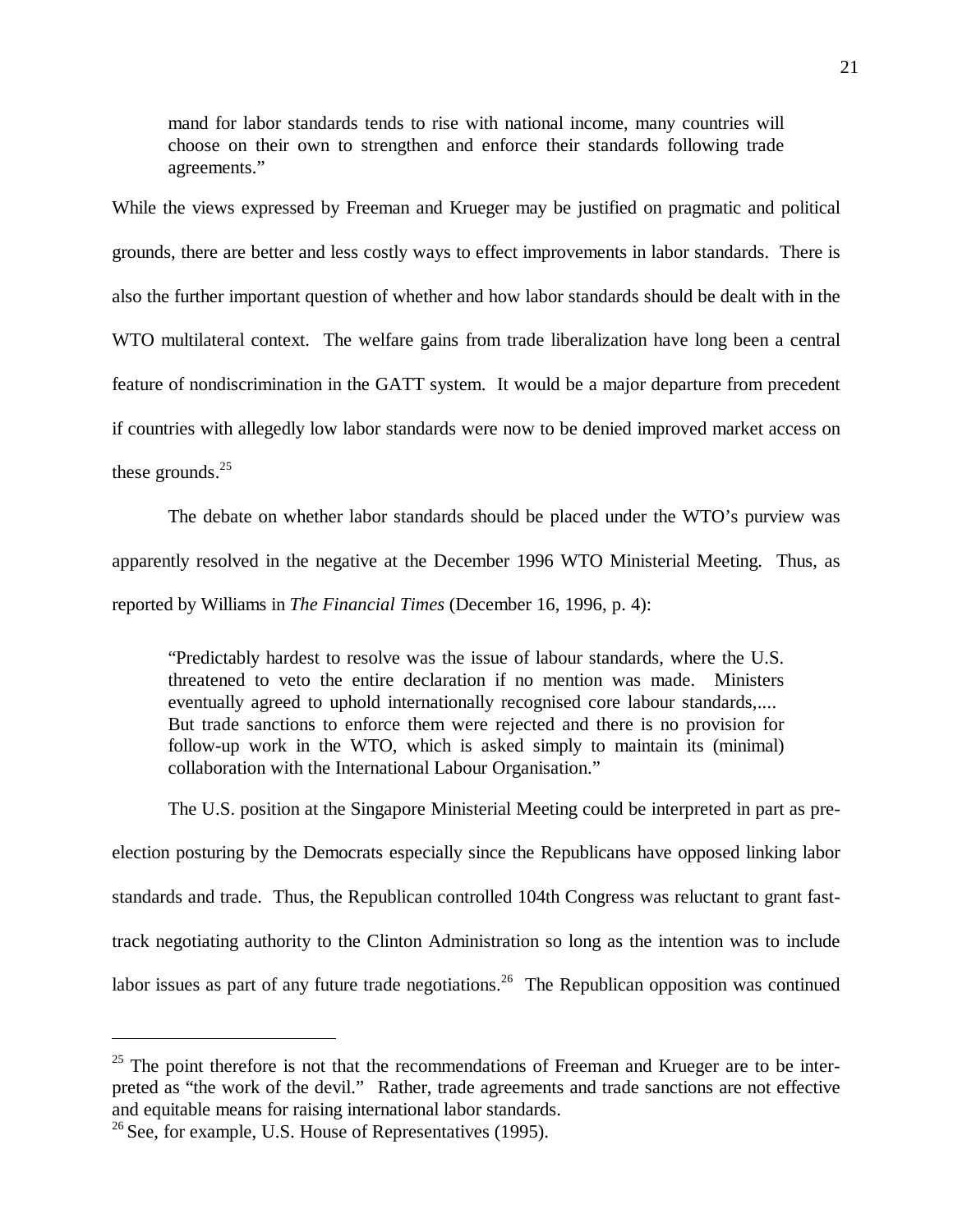in the first session of the 105th Congress in 1997, and the Clinton Administration made an effort to mute its position on trade and labor standards in order to induce Republicans to approve fasttrack negotiating authority. However organized labor, environmental interest groups, and human rights organizations mounted an intensive campaign to oppose fast track unless the legislation included explicit protection of labor rights and the environment.<sup>27</sup> When it became clear in mid-November 1997 that there were insufficient Democratic votes to obtain fast-track approval in the House of Representatives, the legislation was withdrawn and presumably will be reintroduced in 1998. The link between trade and labor standards will therefore remain a highly visible and controversial issue of public discourse on future trade legislation in the United States especially.

## **Regional Arrangements**

## *European Union (EU)*

 $\overline{a}$ 

Issues of worker rights have been a focus of attention in the EU because of concerns over low-wage competition from some EU member countries, persistent unemployment, and wage stagnation. Sapir (1995b) notes that the first efforts to address the harmonization of social policies in Europe can be traced back to early stages of European integration prior to 1958. According to De Boer and Winham (1993, p. 17), the issue of a Community-wide Social Charter was first broached in 1972. Subsequently, with the issuance in 1985 of the white paper signaling the intention to remove remaining barriers to trade and creation of a Single Market, a Community Charter of Fundamental Social Rights for Workers was drafted in 1988. This Charter, which is

<sup>27</sup> Thus, as reported by Greenhouse in *The New York Times*, February 20, 1997, p. C3: "Putting the labor movement on a potential collision course with President Clinton, AFL-CIO leaders voted "...to oppose extending the North American Free Trade Agreement to other countries unless it includes protections on labor and the environment that the Administration has previously rejected." This is a good example of the point made earlier that advocates of labor standards apparently care more about protecting their own interests rather than the interests of supposedly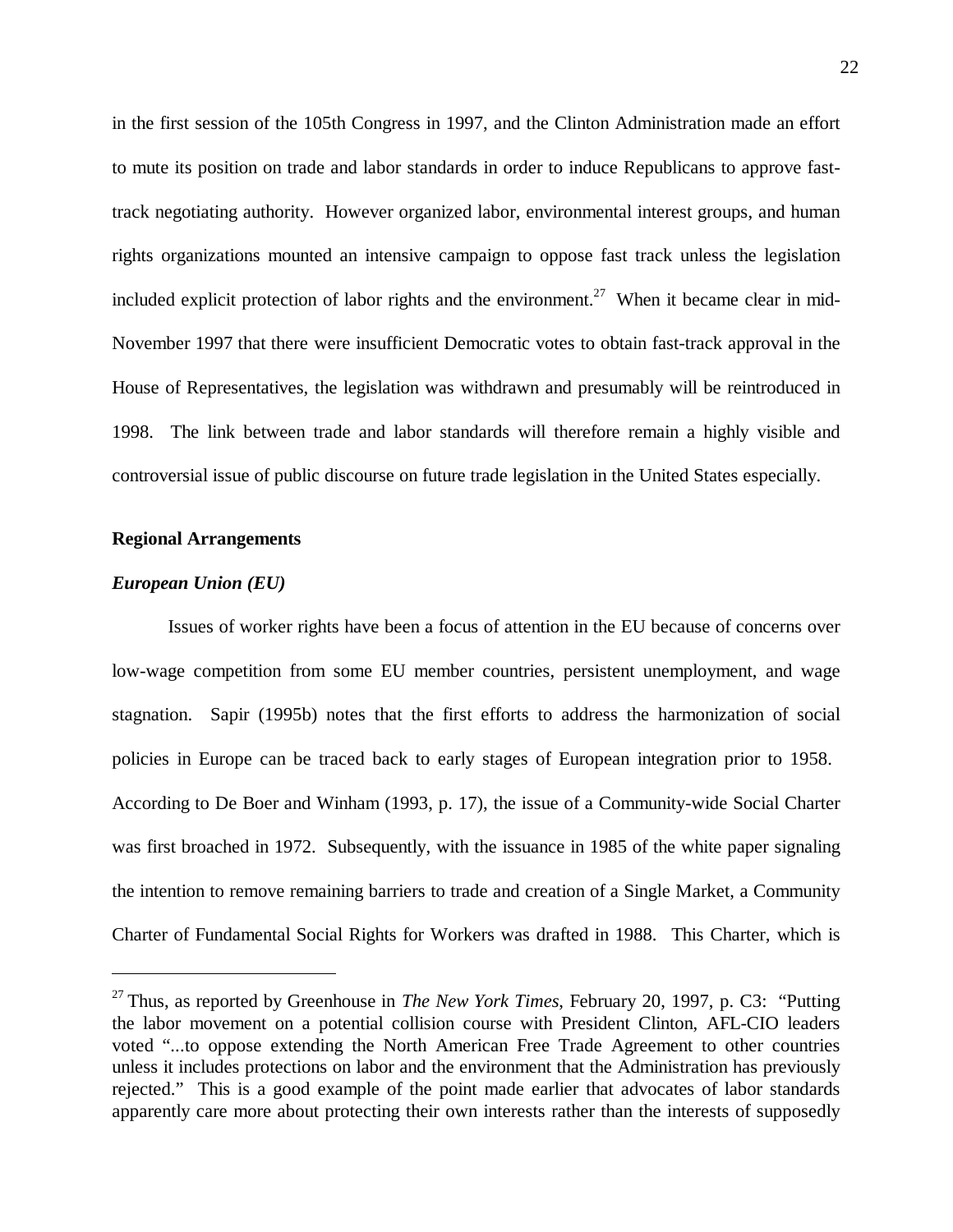quite comprehensive and encompasses the "core" and "other" labor standards noted in our earlier discussion,<sup>28</sup> was adopted by all EU members except the United Kingdom. It was hoped to incorporate the Social Charter into the Maastricht Treaty in December 1991, but this was opposed once again by Britain. The Social Charter was subsequently approved by the other 11 EU members, but on a voluntary basis and not as part of the Maastricht Treaty.<sup>29</sup>

In his evaluation of the EU Social Charter, Sapir (1995a, pp. 742-743; 1996) concluded that harmonization of social policies was not a pre-condition of successful European trade liberalization and integration. He noted further that: "In the mid-1990s, differences in labour standards between member states remain substantial and 'social harmonisation' remains a distant reality. ...whatever harmonisation has been achieved in Europe, it could not have occurred without redistributive mechanisms between countries. In the absence of such mechanisms, the harmonisation of social policies cannot be contemplated internationally."<sup>30</sup>

## **NAFTA**

-

At the time that NAFTA was being negotiated, some observers urged that NAFTA include a Social Charter for North America as a possible means of protecting the interests of workers.<sup>31</sup> Instead of including a Social Charter, however, and since the NAFTA had already been signed by the member countries in the summer of 1992, the newly elected Clinton

exploited foreign workers.

 $28$  The highlights of the Charter of Fundamental Social Rights are summarized in De Boer and Winham (1993, pp. 36-37), and the full text is to be found in Commission of the European Communities (1990).

 $29$  It is interesting to note, with the advent of a Labor Government in the United Kingdom in the May 1, 1997 election, that Britain has indicated that it will give its approval to the Social Charter and thus will no longer be the only EU member country not to accept the Charter.

 $30$  For information on the degree of convergence (or lack of it) between the EU and the European Free Trade Area (EFTA) on labor standards, see the chapter on "Labour Standards and Economic Integration" in OECD (1994).

 $31$  A useful reference is Lemco and Robson (1993).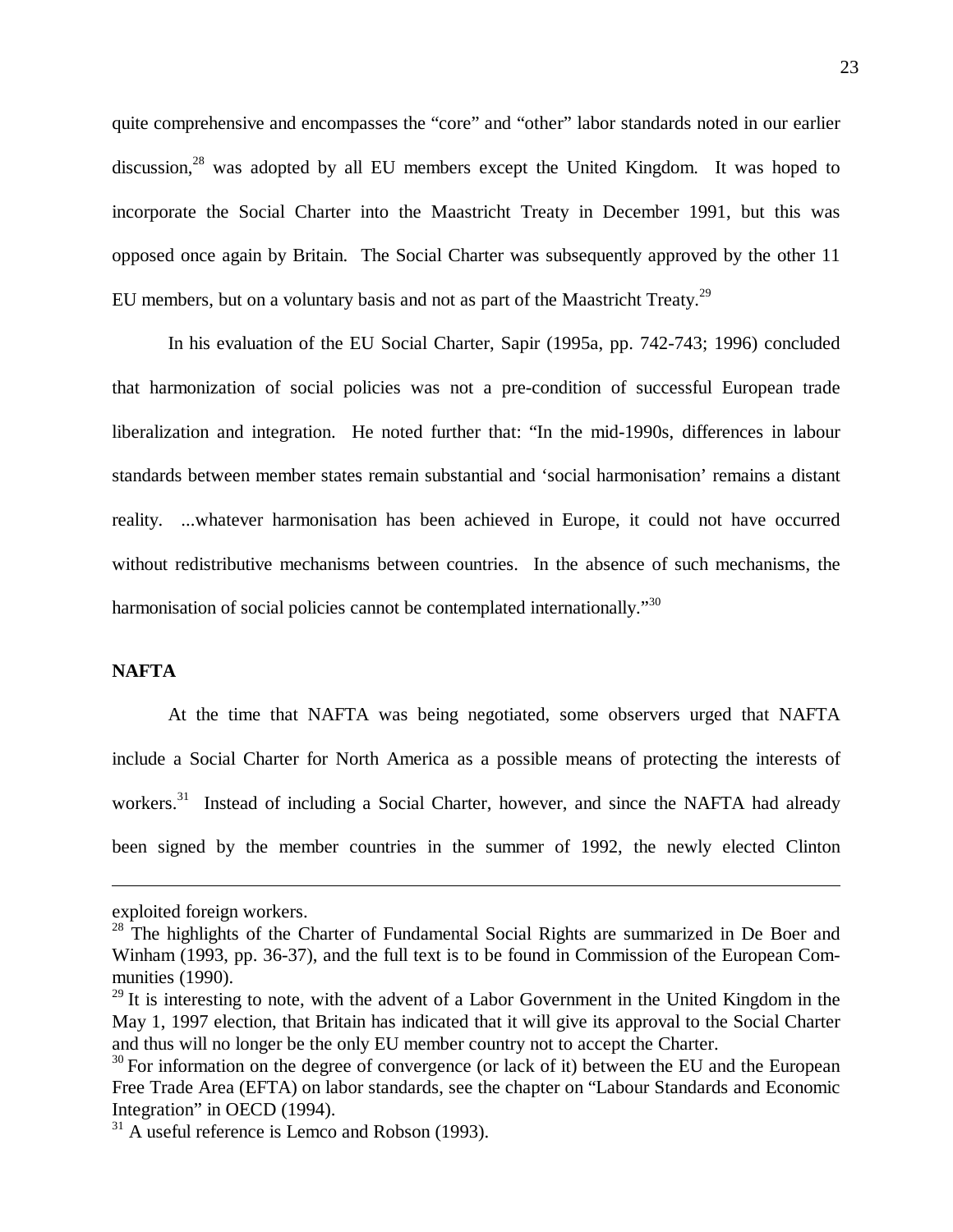Administration opted to pursue a separate side agreement covering labor issues as well as an agreement covering environmental issues.<sup>32</sup> Aggarwal (1995, p. 34) has summarized the main features of the labor side agreement as follows:

"First, the NAFTA supplemental agreement contains a more comprehensive list of labor standards than the five typically present in U.S. trade programs [which are noted below]. The agreement commits each party to the promotion of eleven broad labor conditions ranging from freedom of association to migration policies. Second, the agreement does not attempt to apply U.S. standards or...common uniform criteria in its evaluation of labor conditions in other countries. Instead, the agreement contains different enforcement mechanisms for different standards. The complaint process consists of three stages--filing a petition with the domestic National Administrative Office (NAO), Ministerial consultations, and lastly consultation with the Evaluation Committee of Experts (ECE). Complaints pertaining to freedom of association, the right of collective bargaining, and/or the right to strike can only be taken to the second stage of the complaint process. More importantly, sanctions cannot be utilized to encourage enforcement of laws pertaining to these rights. Of the eleven labor principles, only the implementation of those pertaining to child labor, minimum employment standards, and occupational health and safety can be supported by sanctions."<sup>33</sup>

Because it required some time to establish the institutional framework following the im-

plementation of NAFTA in January 1994, there has been limited experience to date in administering the labor side agreement. As of November 1997, the U.S. NAO has received seven submissions alleging non-compliance by Mexico with its labor laws. These submissions have involved issues of freedom of association being denied to Mexican workers. No action was recommended on two submissions, the third was withdrawn, and the others are pending. Mexico has received one submission about U.S. noncompliance with its labor laws, involving closure of a subsidiary of the Sprint Corporation in San Francisco. This case is pending.

 $32$  At the time, the negotiation of these side agreements may have been helpful in obtaining Congressional approval of the NAFTA. However, as noted below, the resort to such side agreements does not carry over necessarily to other regional or multilateral trade agreements.

 $33$  See also OECD (1996, pp. 178-83).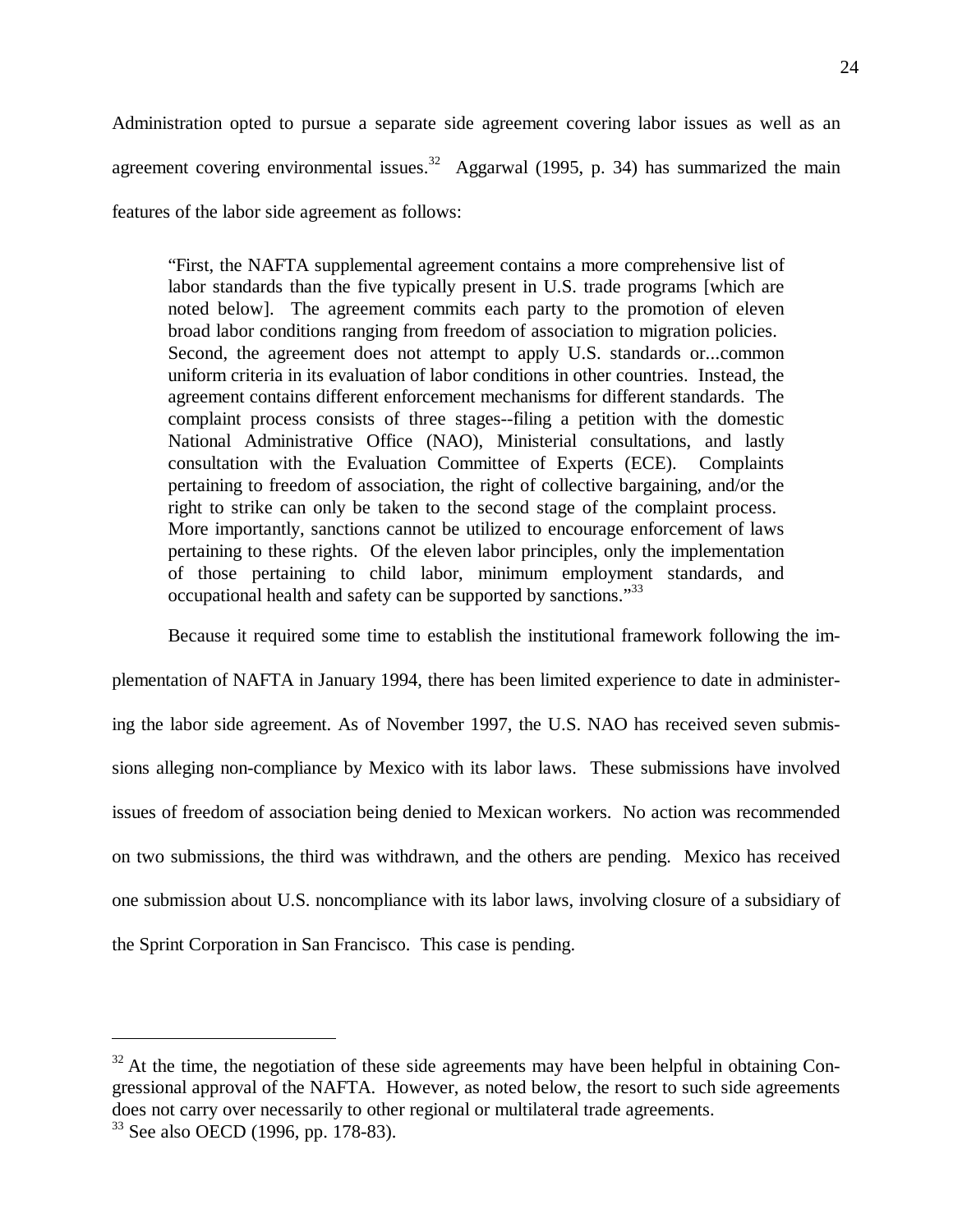It is interesting to ask whether the NAFTA labor side agreement might serve as a model for an agreement that might in the future be incorporated into the WTO, an expanded NAFTA, or other regional trading arrangements. As far as a global agreement is concerned, the NAFTA side agreement goes beyond what are considered to be core labor standards and emphasizes the observance of existing national laws governing labor standards in the NAFTA member countries rather than the intercountry harmonization of these laws that proponents of labor standards favor. Further, not all standards are subject to sanctions and those that are (i.e., child labor, minimum employment standards, and occupational safety and health) are precisely ones that have engendered much of the ongoing controversy in the global context. Whether an agreement on labor rights and standards should be made a condition of expanding NAFTA to include Chile and other nations in the Western Hemisphere or made applicable to other existing regional trading arrangements also appears problematic on both conceptual and empirical grounds. By the same token, if future Congressional approval of fast-track negotiating authority is to be obtained, it almost certainly will have to acknowledge the importance of labor standards. This could be accomplished by stressing in the negotiating authority the desirability of enhancing labor standards as an objective to be sought by the sovereign nations involved, and that trade sanctions are not to be used to impose labor standards that may not be appropriate for the economic circumstances of low-income countries.

### **National/Unilateral Arrangements**

-

As noted in Brown, Deardorff, and Stern (1996, p. 229), since the 1980s it has become increasingly common to include international labor standards criteria in U.S. foreign economic legislation.<sup>34</sup> The most important of these actions have been in establishing eligibility for trade

 $34$  The standards include: (1) freedom of association; (2) the right to organize and bargain collec-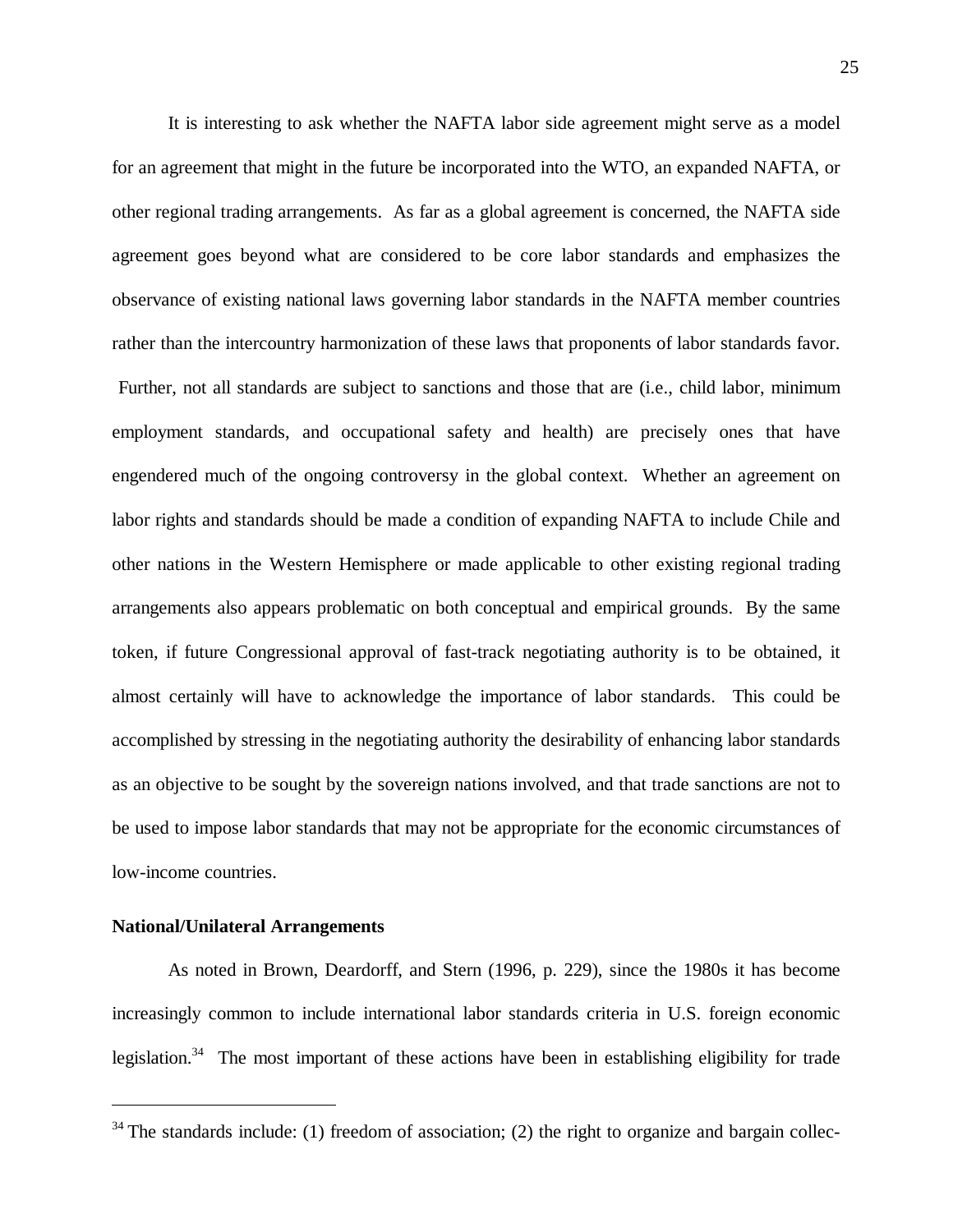preferences in the 1983 Caribbean Basin Economic Recovery Act and the 1984 renewal of the Generalized System of Preferences (GSP), and making the foreign denial of worker rights actionable under Section 301 of the 1988 Trade Act. The 1988 Trade Act also expanded the requirements of the Departments of State and Labor to submit periodic reports to Congress on human rights abuses and foreign adherence to internationally recognized worker rights. The stipulations on labor standards in the GSP were made mandatory. GSP eligibility has in fact been revoked at times for a number of developing countries until they showed evidence that the offending actions had been or were in the process of being eliminated. Apparently prompted by the U.S. experience, the EU has adopted similar labor standards criteria for its GSP program to become effective in 1998.

While there may be instances in which countries have improved their labor standards in order to maintain GSP eligibility, these cases may not be important economically, considering the size of the countries involved and the limited benefits that the GSP offers because of the restricted product coverage. Also, in the future the value of GSP will be eroded as the result of implementing the tariff reductions negotiated in the Uruguay Round. Nonetheless, it may appear that the experiences with quid-pro-quo actions under the GSP program can possibly provide some useful insights into the design and implementation of policies and procedures governing tradelinked labor standards in other contexts. This may be misleading, however, since the removal of GSP eligibility is essentially decided unilaterally by the United States and the EU, both of which are obviously very powerful entities in the global trading system.<sup>35</sup> Unilateral U.S. action can also

tively; (3) freedom from forced labor; (4) a minimum age for employment; and (5) acceptable conditions of work, including a minimum wage, limitations on hours of work, and occupational safety and health rights in the workplace.

 $35$  Further discussion of labor standards and trade preferences can be found in OECD (1996, pp. 182-90).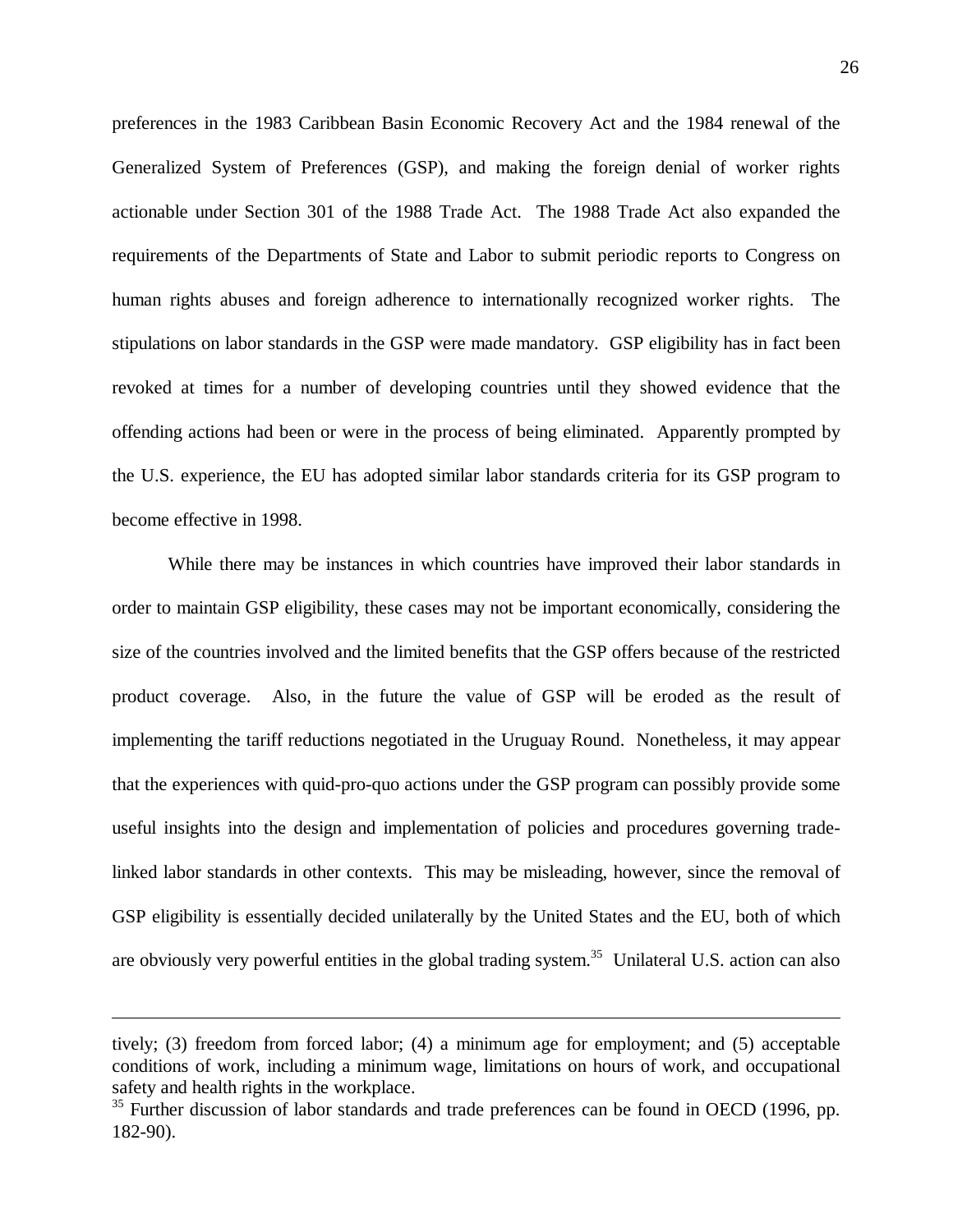be taken under Section 301 of the U.S. Trade Act. One should be wary therefore of arrangements in which developing countries may be coerced into taking actions detrimental to their own interests in response to pressures from their more powerful trading partners.<sup>36</sup>

## **Other Arrangements**

 $\overline{a}$ 

There are a number of other arrangements that deserve mention in addition to those already discussed above.

For example, as noted in OECD (1996, pp. 161-69), the OECD, ILO, UNICEF, and other UN agencies have been active in promoting cooperative programs of economic development in which practical measures backed up often by multilateral and bilateral financial assistance can be devised to deal with some of the underlying causes of poverty in poor countries that may be reflected in the employment of children and the absence or relatively weak enforcement of core labor standards. The OECD and ILO have also developed international codes of conduct applicable to multinational enterprises (MNEs) that may assist in improving labor standards and working conditions in MNE affiliates in host developing countries. Individual firms can attempt to develop codes of conduct on their own, as Aggarwal (1995, p. 39) has noted has been done by such U.S. MNEs as Levi Strauss, Liz Claiborne, Nike, Reebok, Sears, Timberland, and Walmart. These cooperative efforts and codes of conduct are essentially voluntary in nature, and, of course, there is no guarantee that they will be effective in all circumstances in low-income countries, as some firms have already discovered. Nonetheless, they serve an important role insofar as they help to focus attention on the importance of the root causes of underdevelopment and the types of busi-

<sup>&</sup>lt;sup>36</sup> Srinivasan (1997) characterizes the GSP as "crumbs from the rich man's table' which the developing countries should do well without."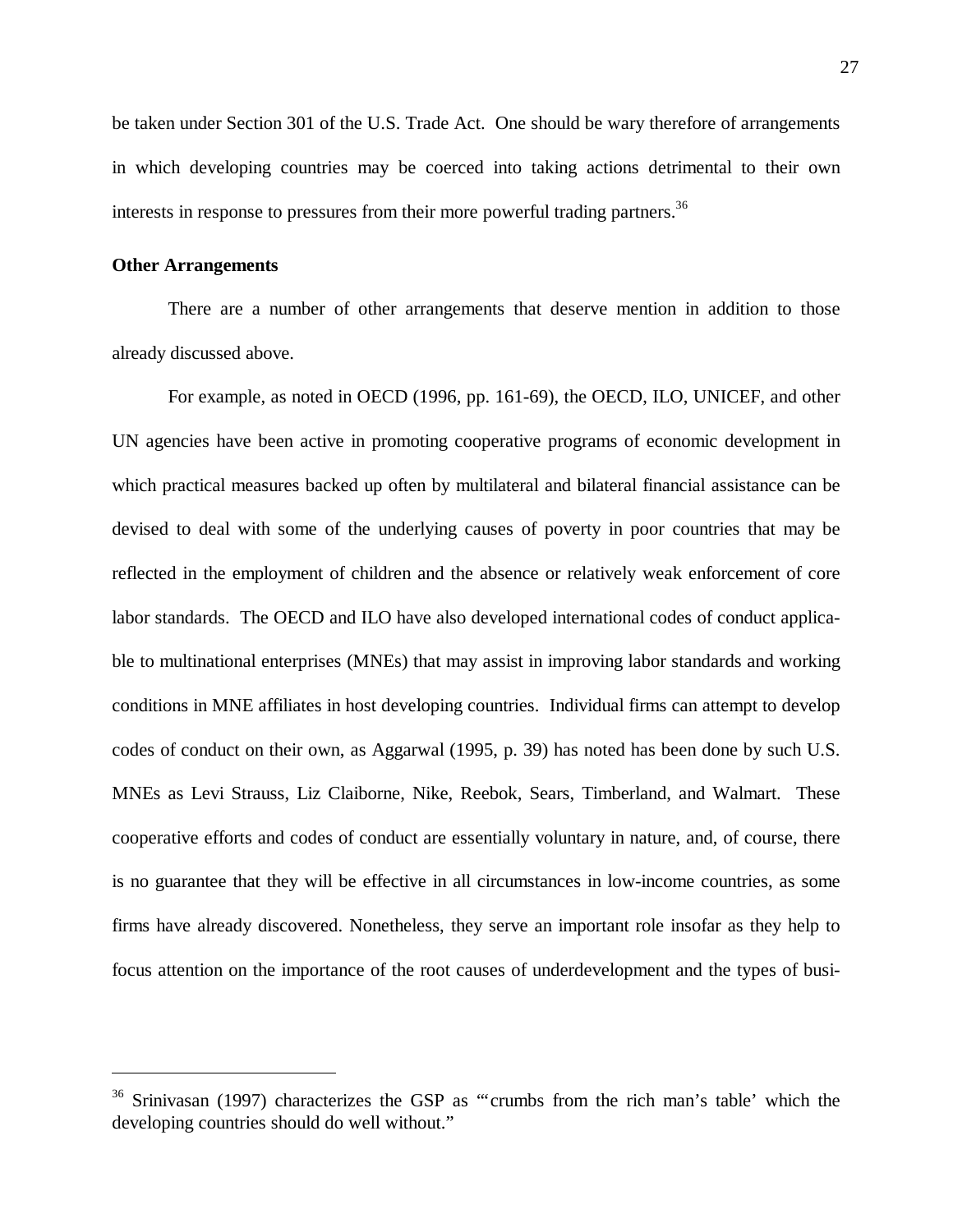ness practices that may help low-income countries to raise per capita incomes and improve conditions of work.

Finally, also worth mentioning is the importance of consumer labeling in providing a market-based method for helping to improve labor standards when these standards can be treated as private goods. The advantage of labeling is that it provides information about production processes being used and allows consumers in making their consumption choices to reflect the satisfaction that they derive from the presumed realization of higher labor standards internationally.<sup>37</sup> When labor standards are considered to be public goods, there will be a need for governmental policies. What is important is that these various private and public actions can be carried out without the coercion that may be involved when efforts are made internationally to influence governments to change their domestic labor-market policies.<sup>38</sup>

 $37$  Aggarwal (1995, pp. 39-40) cites the example of the Child Labor Coalition, which was formed in 1989 by several religious, human rights, and union groups for the purpose of informing consumers in high-income countries about child labor conditions used in producing goods such as rugs in South Asia. The Coalition has sponsored the so-called Rugmark campaign which provides producers with a certifying label that they can attach to their exports indicating that they do not employ child labor. According to de Jonquieres and Williams (1996), the United States has proposed in the ILO that the Rugmark labeling system be extended to clothing and other products. See also U.S. Department of Labor (1996) for a report on codes of conduct for the U.S. apparel industry based on a survey of 42 companies and visits to six countries that are major apparel exporters to the U.S. market. These voluntary codes of conduct in the apparel industry have become increasingly common since the early 1990s, although monitoring and enforcement of the codes often present difficulties in many instances. The most recent example is the U.S. Presidential task force agreement to "end" apparel sweatshops worldwide and give a seal of approval to companies that comply with the code of conduct. For details, see Greenhouse in *The New York Times*, April 9, 1997, p. A11.

<sup>&</sup>lt;sup>38</sup> It should be noted, however, that in a "quiet maneuver" led by Representative Bernard Sanders, (Ind-VT) and Senator Tom Harkin (D-IA), the  $105<sup>th</sup>$  U.S. Congress enacted the Bonded Child Labor Elimination Act, and it was signed by President Clinton on October 10, 1997. The Act is designed to prohibit imports of goods made by indentured child laborers, that is, children who are sold into bondage by their parents and who must work for an extended period of time to gain their freedom. It is not yet clear how this Act is to be enforced, and, as already stated, it is unlikely to effect significant improvement in the conditions of poverty that are characteristic of the families involved. For more details, see Greenhouse (1997b).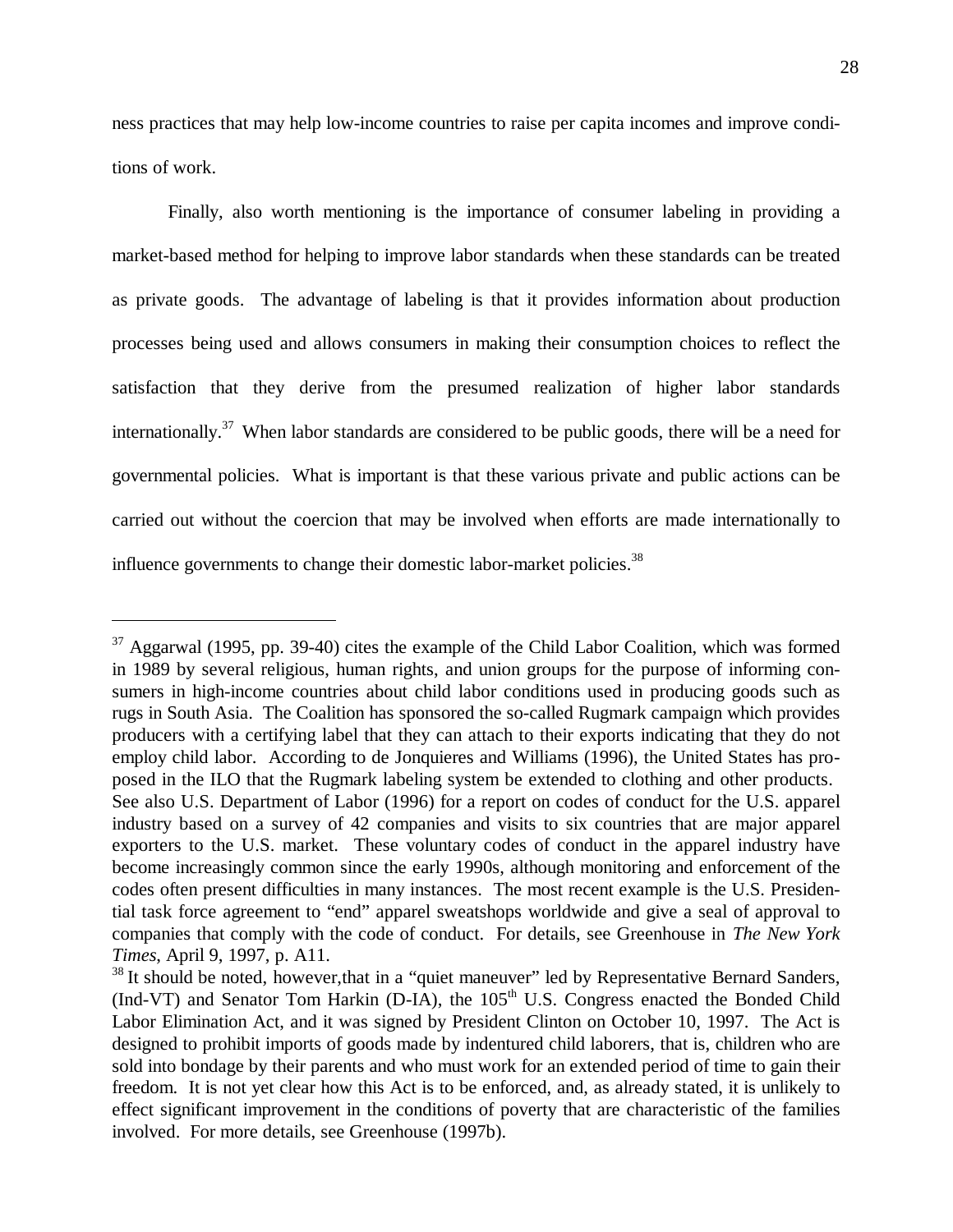## **VI. Conclusions and Implications for Policy**

The motivation for this paper has been to consider whether international labor standards should be incorporated into the rules and mandate of the WTO which oversees the international trading system and into regional and national trade policies and trade agreements.. A case could possibly be made for devising WTO rules and disciplines to improve core labor standards in lowincome countries and, by the same token, to prevent the United States and other high-income countries from abusing their economic power in seeking measures that would be detrimental to the cost competitiveness and economic welfare of low-income countries.<sup>39</sup> However, it is difficult to make this case convincingly because of the diversity of labor standards in countries with differing national characteristics, policies, and institutions. Furthermore, the literature review summarized above suggests that there are no compelling theoretical and empirical grounds to support the international enforcement and harmonization of labor standards.<sup>40</sup>

What then should be done on the global level? Issues of international labor standards have historically been the province of the ILO, which is often criticized because it lacks a mechanism for enforcement of discipline to raise labor standards and because it espouses an interventionist social agenda. While these criticisms may be true, they miss the point. If one looks at the economic development of the United States, Western Europe, Japan and other advanced

<sup>&</sup>lt;sup>39</sup> Bernard Hoekman has suggested to the author that some existing features in the WTO such as the agreements on pre-shipment inspection and trade-related intellectual property rights could be helpful in facilitating the provision of information to international traders and consumers.

 $40$  Issue can therefore be taken with the point made in the OECD Report (1996, p. 14) that: "Even though efforts to improve observance of core labour standards may be facilitated by economic growth and freer trade, there are reasons to doubt that market forces alone will automatically improve the standards. Hence, the importance of more direct promotion mechanisms." The key words here are "automatically" and "direct." As already discussed and as Srinivasan also notes in his comment on Stern (1997), it may well be that labor-market failures are present in many countries. But if this is the case, the optimal policies are domestic in character, and it is by no means obvious why international policies are preferred and how they can better overcome the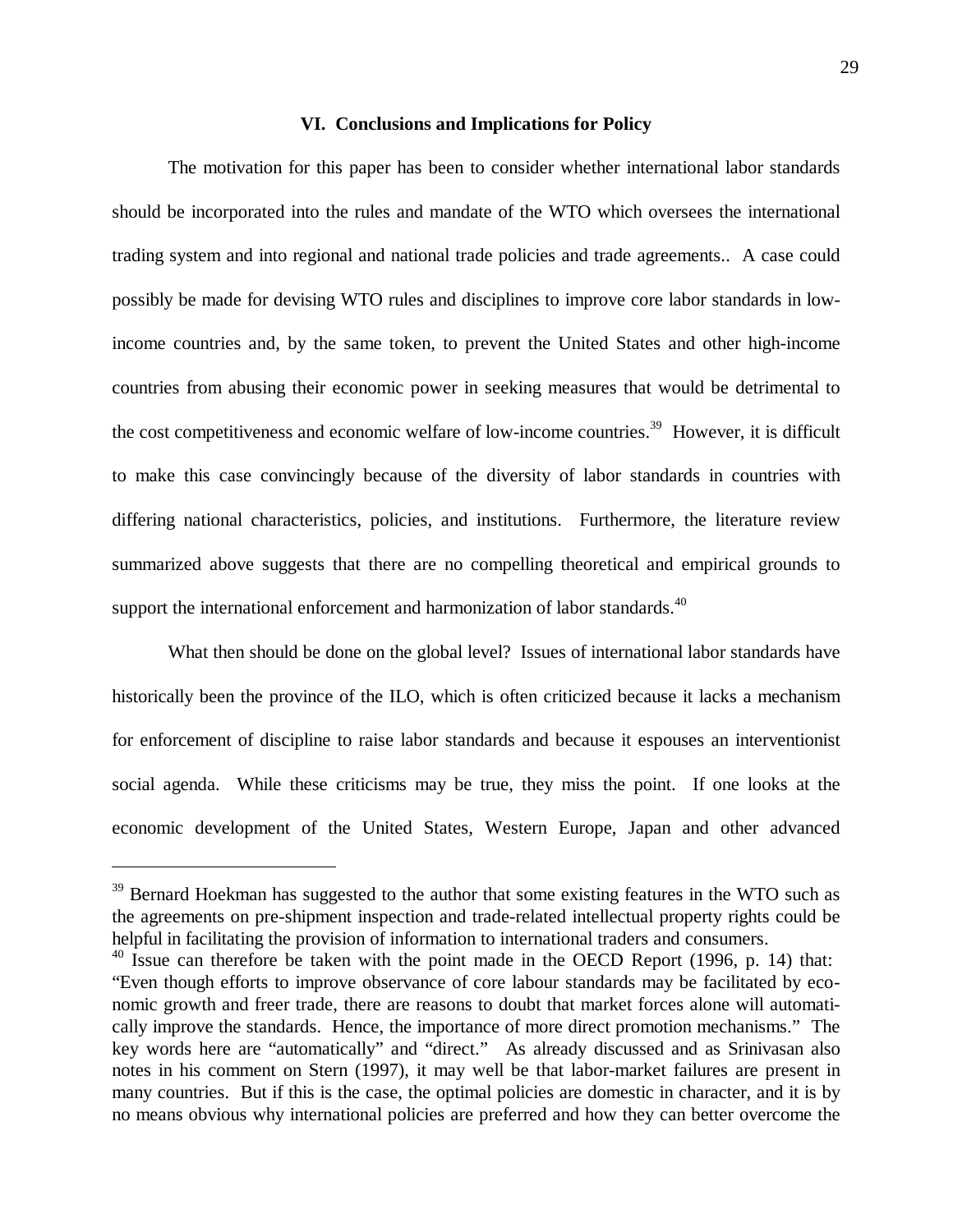industrialized countries over the past century, it is evident that the real incomes of workers have increased dramatically and that the conditions of work have improved concomitantly. To achieve these improvements in labor standards has required an active role for government together with broad public support in individual nations. In recent decades, there have been similar improvements in a substantial number of developing countries, especially in East and Southeast Asia as well as in Latin America. What the historical record suggests therefore is that policies are needed currently to provide technical and financial assistance to low-income countries to promote economic progress, which in turn will help these countries to enhance the economic welfare of their citizenry.

With sufficient encouragement and increased financial support, the ILO can provide a multilateral forum that would serve to strengthen its role and authority in pursuing improved labor standards internationally. While the United States and many of the EU member countries wanted to link labor standards and trade in the December 1996 WTO Ministerial Meeting, their efforts were unsuccessful. The challenge then is to reinforce the institutional role for which the ILO has been designed.<sup>41</sup>

domestic market failures at issue.

<sup>&</sup>lt;sup>41</sup> In considering the spectrum of international organizations that have been created over the years, Srinivasan (1995, 1997) points out that these organizations have been specialized according to function. For example, he notes the particular rules and mandates that apply to such organizations as the: ILO; GATT/WTO; UNCTAD; World Bank; International Monetary Fund; Universal Postal Union; and Berne and Paris conventions. The issue then is whether it is desirable and efficient to require that individual organizations assume responsibilities for rules for which the organizations were not designed. More specifically, he argues that issues of labor standards are best left to the ILO and should not be mandated to the GATT/WTO, which has been designed to articulate, monitor, and enforce the rules governing the international trading system. For similar views, see Bhagwati (1995), Charnovitz (1995), and Pangestu (1996). Charnovitz (1995) in particular offers suggestions for reinvigorating the ILO and changes especially in U.S. policies that would serve to strengthen the ILO.

Some observers might take issue with the above characterization of the GATT/WTO, arguing that it constitutes a forum for discussion and negotiation on trade-related matters, and, in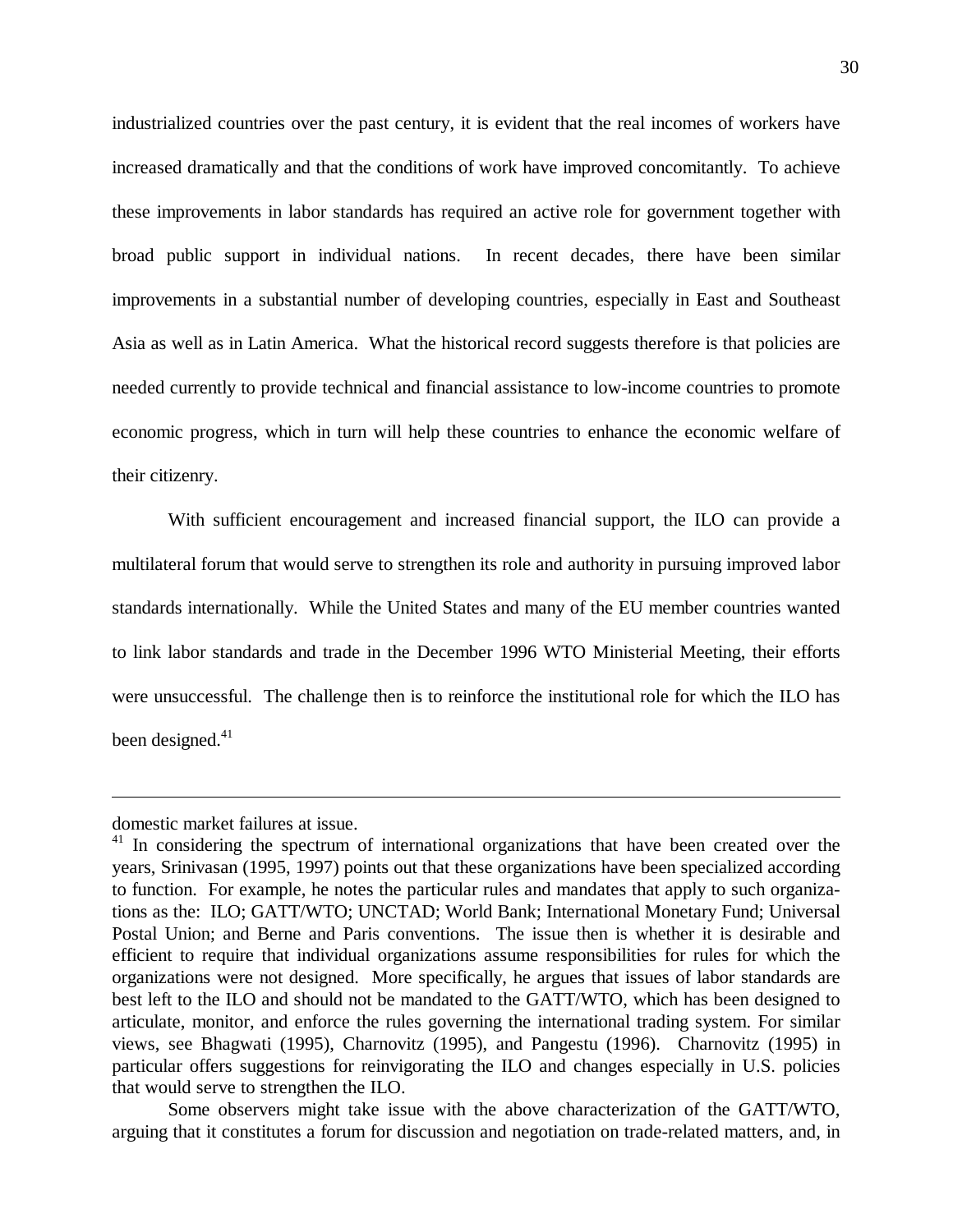If the responsibility for monitoring and helping developing countries to improve their labor standards is centered in the ILO, there is no obvious case to be made for the United States and other industrialized countries to incorporate labor standards issues into their national and regional trade policies and trade agreements. It has to be acknowledged nonetheless that adherence to certain specified labor standards has been made a condition in U.S. preferential trade arrangements, especially in the GSP and in the labor side agreement in the NAFTA. There is not much evidence, however, that actual or threatened withdrawal of GSP has had much impact on developing country labor standards. Further, the actions initiated to date under the NAFTA labor side agreement have primarily involved alleged noncompliance with the right of freedom of association.

The experience of the NAFTA thus does not provide much guidance for dealing with issues of labor standards in other regional trading arrangements, such as those currently existing in Latin America and Asia. The same may be true of the experience of the EU, except insofar as income transfers among EU member countries may have helped to harmonize standards to some extent. The review of the empirical evidence on labor standards and U.S. trade suggests that there is no case to be made that low foreign labor standards are harmful to American firms and workers. Moreover, foreign direct investment appears to be more attracted to countries with high rather than low labor standards. Thus, as already stated, the policies of the United States and other industrialized countries should be directed to maintaining open markets and encouraging the economic growth of their developing country trading partners. This is the surest way to achieve higher labor standards since there is pervasive historical evidence that standards are improved

this light, should include issues of labor standards. But even if this were the case, there is a genuine possibility that the WTO could become overloaded if it were to take on labor standards as well as other new issues like the environment and competition policy.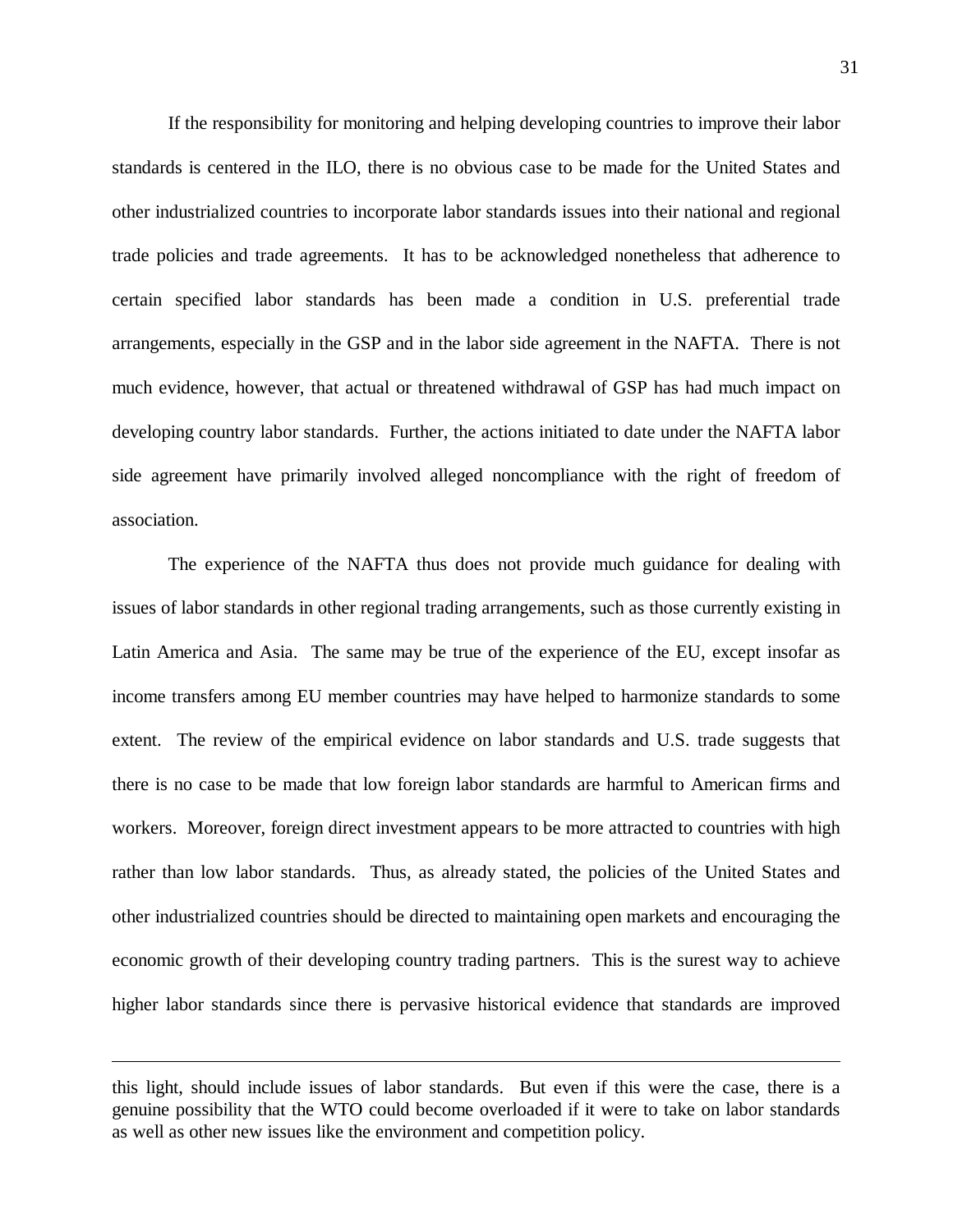with higher levels of per capita incomes. This suggests accordingly that national governments in developing countries should institute pro-active policies designed to improve working conditions and workers' rights as their economies expand and more resources can be channeled towards social betterment.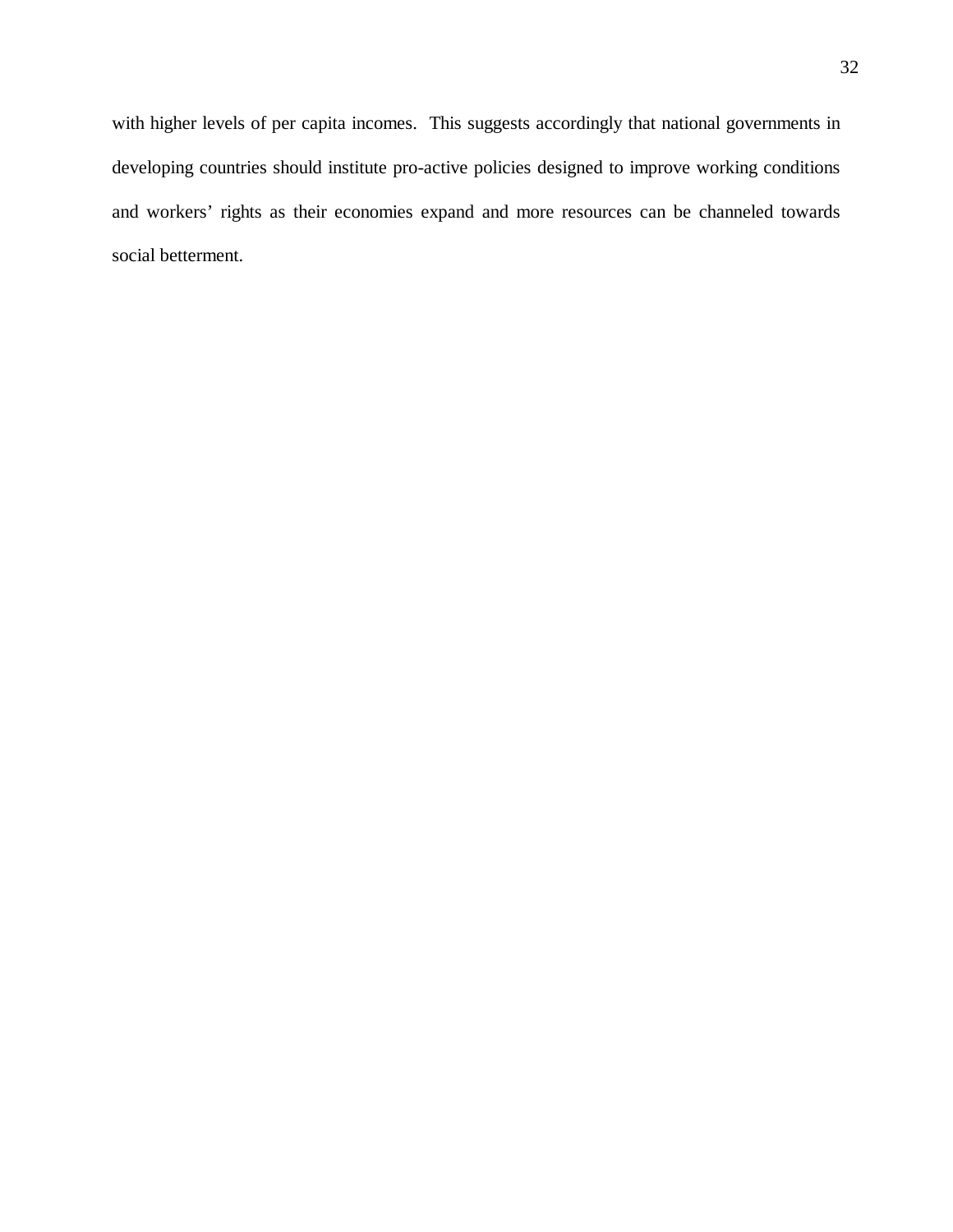## **References**

- Aggarwal, Mita. 1995. "International Trade, Labor Standards, and Labor Market Conditions: An Evaluation of the Linkages," USITC, Office of Economics Working Paper No. 95-06- C (June).
- Anderson, Kym. 1996. "Social Policy Dimensions of Economic Integration: Environmental and Labour Standards," in T. Ito and A. O. Krueger (eds.), *Regionalism vs. Multilateral Trade Agreements*. Chicago: University of Chicago Press for the NBER.
- Bhagwati, Jagdish. 1995. "Trade Liberalisation and 'Fair Trade' Demands: Addressing the Environmental and Labour Standards Issues," *The World Economy* 18:745-59.
- Bhagwati, Jagdish. 1997. "Fast Track: Not So Fast," *Wall Street Journal* (September 10).
- Bloom, David E. and Waseem Noor. 1994. "Labor Standards and the Emerging World Economy," processed, Columbia University.
- Brown, Drusilla K., Alan V. Deardorff, and Robert M. Stern. 1996. "International Labor Standards and Trade: A Theoretical Analysis," in Jagdish N. Bhagwati and Robert E. Hudec (eds.), *Harmonization and Fair Trade: Prerequisites for Free Trade?* Cambridge: MIT Press.
- Casella, Alessandra. 1996. "On Standards and Trade: A Review of Simple Results," in Jagdish Bhagwati and Robert Hudec (eds.), *Fair Trade and Harmonization: Prerequisites for Free Trade?* Cambridge: MIT Press.
- Charnovitz, Steve. 1986. "The Influence of International Labor Standards on the World Trading Regime: A Historical Review," *International Labour Review* 126:565-84.
- Charnovitz, Steve. 1995. "Promoting Higher Labor Standards," *The Washington Quarterly* 18:167-90.
- Commission of the European Communities. 1990. *The Community Charter of Fundamental Social Rights for Workers.* European File 6/90. Brussels: Commission of the European Communities.
- De Boer, Elizabeth and Gilbert R. Winham. 1993. "Trade Negotiations, Social Charters, and the NAFTA," in Jonathan Lemco and William B.P. Robson (eds.), *Ties Beyond Trade: Labor and Environmental Issues under the NAFTA.* Canadian-American Committee: C.D. Howe Institute (Canada) and National Planning Association (U.S.A.).
- Erickson, Christopher L. and Daniel J.B. Mitchell. 1996. "Labor Standards and International Trade: Background Analysis," presented at conference on "The Multilateral Trading System in a Globalizing World," sponsored by the East-West Center (August 7-9).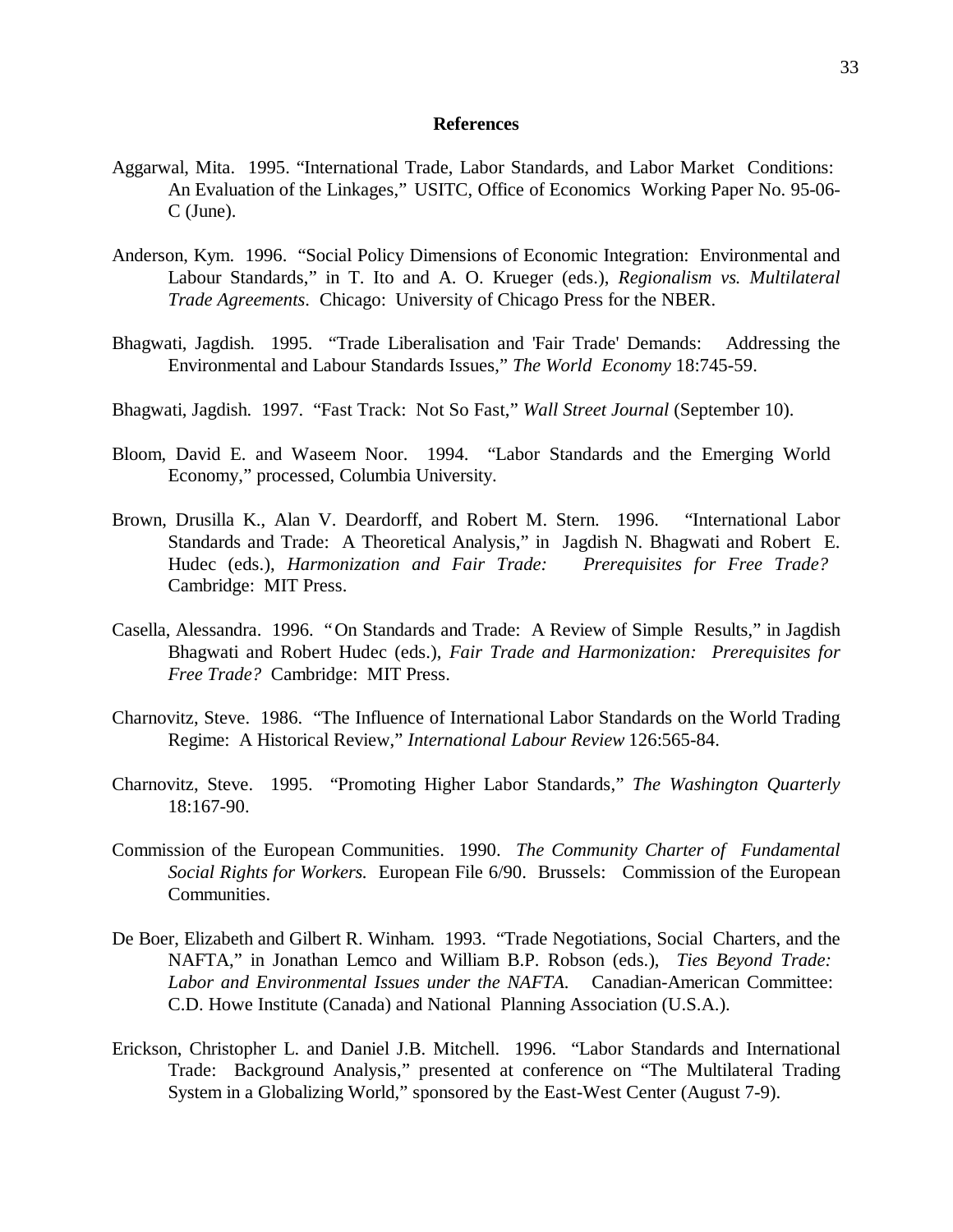Fields, Gary. 1995. *Trade and Labour Standards: A Review of the Issues.* Paris: OECD.

- Freeman, Richard B. 1993. "Labor Market Institutions and Policies: Help or Hindrance to Economic Development?" *Proceedings of the World Bank Annual Conference on Development Economics 1993,* pp. 117-44.
- Freeman, Richard B. 1994a. "A Hard-Headed Look at Labor Standards," in U.S. Department of Labor, Bureau of International Labor Affairs, *International Labor Standards and Global Economic Integration: Proceedings of a Symposium*. Washington, D.C.: U.S. Department of Labor.
- Freeman, Richard B. 1994b. "Lessons for the United States," in Richard B. Freeman (ed.), *Working Under Different Rules.* New York: Russell Sage Foundation.
- Golub, Stephen S. 1997. "International Labor Standards and International Trade," International Monetary Fund, Working Paper 97/37 (April).
- Greenhouse, Steven. 1997a. "Apparel Industry Group Moves to End Sweatshops," *The New York Times*, April 9, 1997, p. A11.
- Greenhouse, Steven. 1997b. "Congress Set to Ban Imports of Goods Made by Child Slave Labor," *The New York Times*, October 1.
- Greenhouse, Steven. 1997c. "Union Leaders Oppose Expanding Free-Trade Treaty Without Modifications," *The New York Times*, February 20, p. C3.
- International Labour Organization (ILO). 1988. *Human Rights: A Common Responsibility.* International Labour Conference, 75th Session, 1988. Geneva: ILO.
- International Monetary Fund. 1997. "Indonesian Economic Growth Accompanied by Improved Social Indicators," *IMF Survey* (August 18).
- Krueger, Alan. 1997. "International Labor Standards and Trade," *Annual World Bank Conference on Development Economics 1996*. Washington, D.C.: The World Bank, 281-302.
- Lemco, Jonathan and William B.P. Robson (eds.). 1993. *Ties Beyond Trade: Labor and Environmental Issues under the NAFTA.* Canadian-American Committee: C.D. Howe Institute (Canada) and National Planning Association (U.S.A.).
- Lyle, Faye. 1991. "Worker Rights in U.S. Policy," *Foreign Labor Trends,* 91-54, U.S. Department of Labor, Bureau of International Labor Affairs. Washington, D.C.: U.S. Government Printing Office.
- Márquez, Gustavo (ed.). 1995. *Reforming the Labor Market in a Liberalized Economy*. Washington, D.C.: Inter-American Development Bank.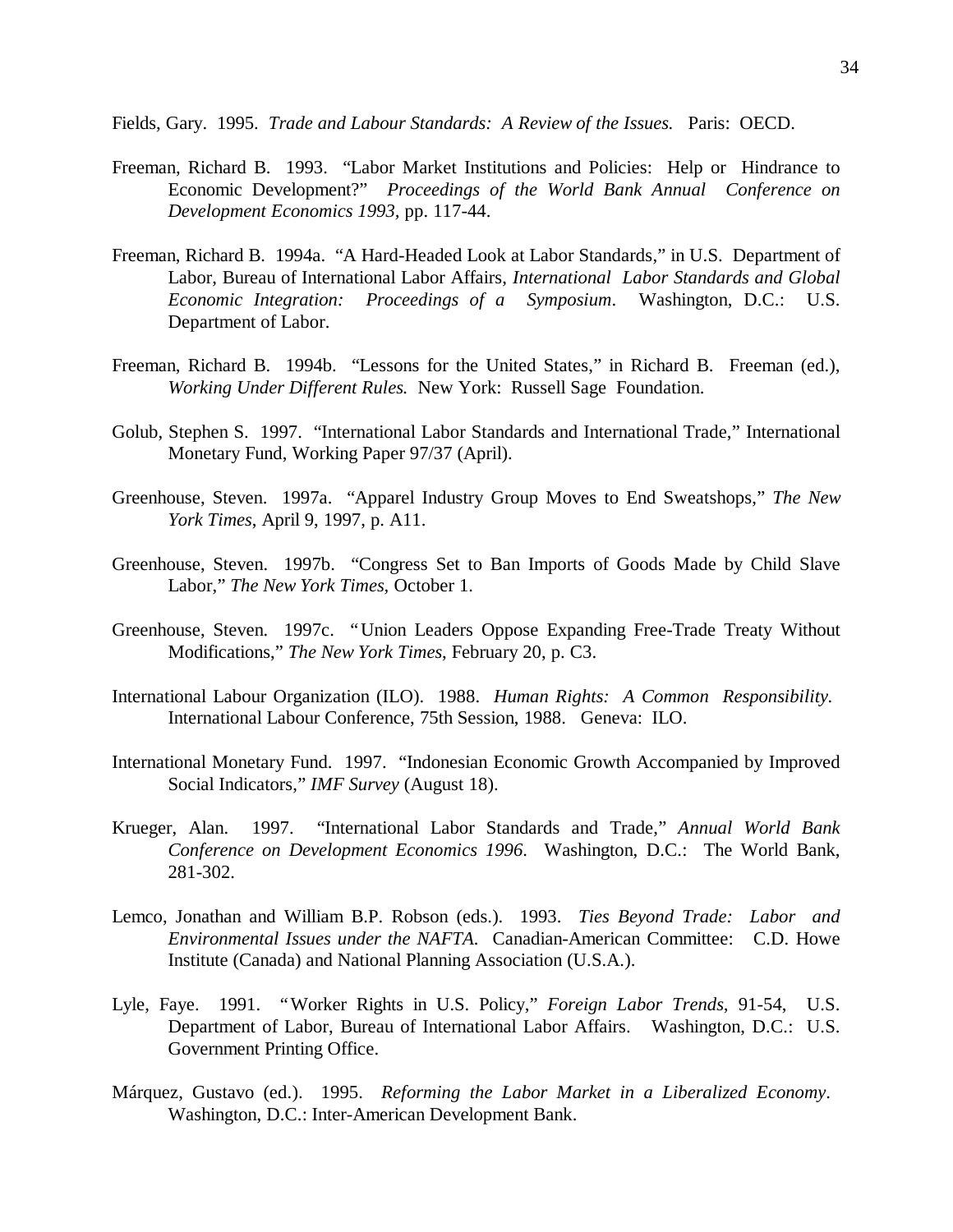- Maskus, Keith E. 1997. "Should Core Labor Standards Be Imposed Through International Trade Policy?" Policy Research Working Paper, WPS 1817, The World Bank Development Research Group (August).
- Maskus, Keith E., Thomas J. Rutherford, and Steven Selby. 1996. "Implications of Changes in Labor Standards: A Computational Analysis for Mexico," *North American Journal of Economics and Finance* 6:171-88.
- Noor, Waseem. 1996. "Labor Standards: A Guise for Protectionist Policy?" processed, Columbia University.
- Organization for Economic Cooperation and Development (OECD). 1994. *OECD Employment Outlook*. Paris: OECD.
- Organization for Economic Cooperation and Development (OECD). 1996. *Trade, Employment and Labour Standards: A Study of Core Workers' Rights and International Trade*. Paris: OECD.
- Pangestu, Mari. 1996. "Asia to West: Stop Playing the Labor Game," *The Asian Wall Street Journal Weekly* (July 1, p. 18).
- Reich, Robert. 1994. "Keynote Address," in U.S. Department of Labor, Bureau of International Labor Affairs, *International Labor Standards and Global Economic Integration: Proceedings of a Symposium.* Washington, D.C.: U.S. Department of Labor.
- Rodrik, Dani. 1996. "Labor Standards in International Trade: Do They Matter and What Do We Do About Them?" In Robert Lawrence, Dani Rodrik, and John Whalley, *Emerging Agenda for Global Trade: High Stakes for Developing Countries*. Washington, D.C.: Overseas Development Council.
- Sapir, André. 1995a. "Symposium: Does Free Trade Require Fair Trade and Harmonisation? Introduction," *The World Economy* 18:741-44.
- Sapir, André. 1995b. "The Interaction Between Labour Standards and International Trade Policy," *The World Economy* 18:791-803.
- Sapir, André. 1996. "Trade Liberalization and the Harmonization of Social Policies: Lessons from European Integration," in Jagdish N. Bhagwati and Robert E. Hudec (eds.), *Fair Trade and Harmonization: Prerequisites for Free Trade?* Cambridge: MIT Press.
- Squire, Lyn and Sethaput Suthiwart-Narueput. 1997. "The Impact of Labor Market Regulations," *World Bank Economic Review* 11:119-43.
- Srinivasan, T. N. 1994. "International Labor Standards Once Again!" in U.S. Department of Labor, Bureau of International Labor Affairs, *International Labor Standards and Global*